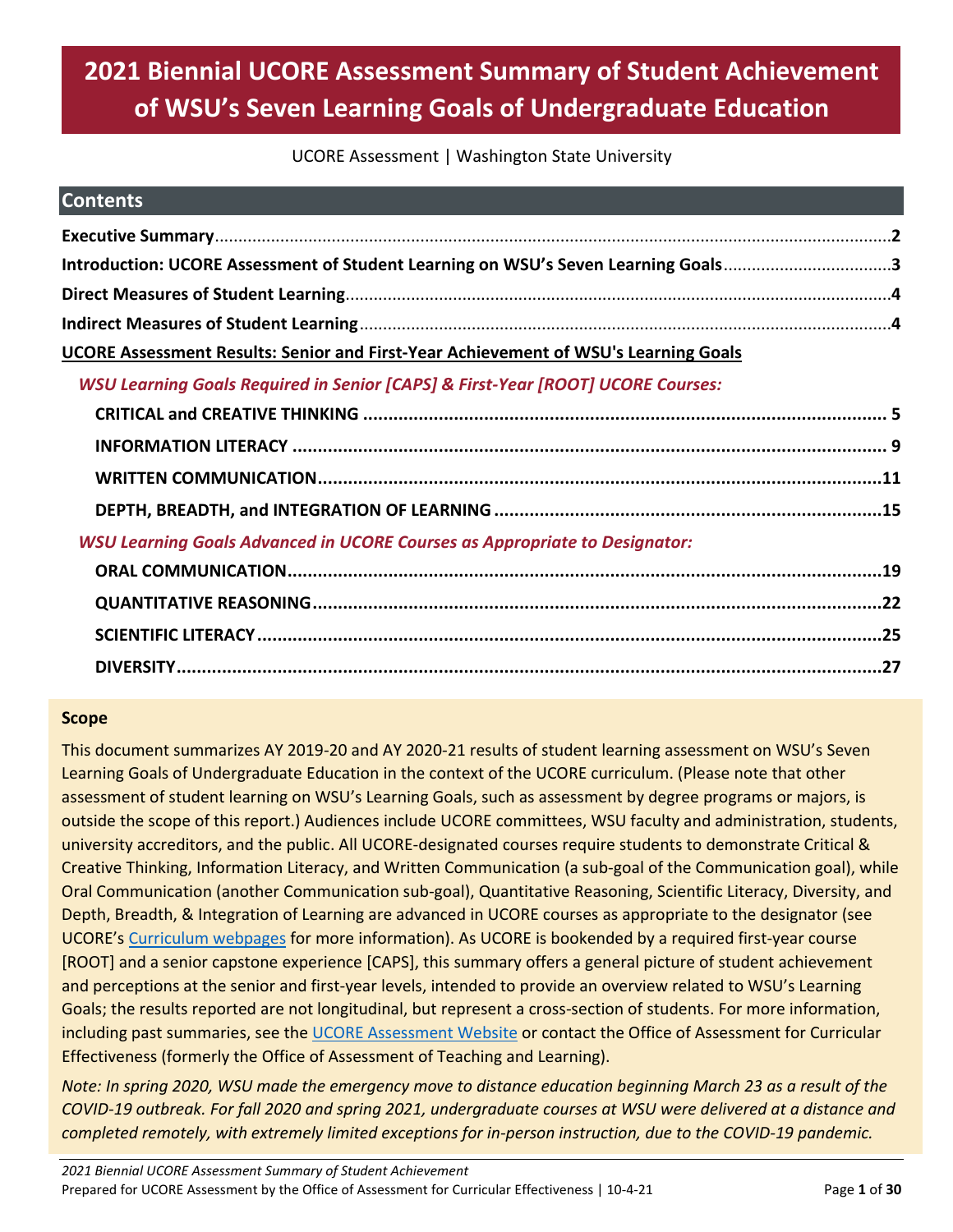# **Executive Summary, 2021**

<span id="page-1-0"></span>*FOCUS ON WSU SENIORS:* This executive summary offers a general picture of student achievement and perceptions related to WSU's Seven Learning Goals of Undergraduate Education at the senior level in the context of the UCORE curriculum, providing information about student achievement near the end of their undergraduate experience. [CAPS] courses require students to demonstrate Critical & Creative Thinking, Information Literacy, Written Communication, and Integrative Learning, with other WSU Learning Goals included as appropriate to the course and discipline.

### **CRITICAL and CREATIVE THINKING**

- Most seniors **(87%)** meet or exceed faculty expectations at the graduating undergraduate level for Critical and Creative Thinking in their UCORE capstone [CAPS] courses.
- Most seniors responding to NSSE report that they have considerable confidence in their ability to complete tasks requiring creative thinking **(93%)** and critical thinking **(92%)**.

### **INFORMATION LITERACY**

• Most seniors **(87%)** meet or exceed faculty expectations at the graduating undergraduate level for Information Literacy in their UCORE capstone [CAPS] courses.

### **WRITTEN COMMUNICATION**

- Most seniors **(84%)** meet or exceed faculty expectations at the graduating undergraduate level for Written Communication in their UCORE capstone [CAPS] courses.
- Most seniors responding to NSSE report that they have considerable confidence in their ability to complete tasks requiring clear writing **(87%)**.

### **DEPTH, BREADTH, and INTEGRATION OF LEARNING**

• Most seniors **(88%)** meet or exceed faculty expectations at the graduating undergraduate level for Integrative Learning in their UCORE capstone [CAPS] courses.

### **ORAL COMMUNICATION\***

- In [CAPS] that include Oral Communication, most seniors **(89%)** meet or exceed faculty expectations at the graduating undergraduate level for Oral Communication in their UCORE capstone [CAPS] courses.
- Most seniors **(91%)** responding to NSSE report that their WSU experience contributed to the development of their ability to speak clearly and effectively.

### **QUANTITATIVE REASONING\***

- In [CAPS] that include Quantitative Reasoning, most seniors **(84%)** meet or exceed faculty expectations at the graduating undergraduate level for Quantitative Reasoning in their UCORE capstone [CAPS] courses.
- Most seniors **(94%)** responding to NSSE report that their WSU experience contributed to the development of their ability to analyze numerical and statistical information.

### **SCIENTIFIC LITERACY\***

• In [CAPS] that include Scientific Literacy, most seniors **(85%)** meet or exceed faculty expectations at the graduating undergraduate level for Scientific Literacy in their UCORE capstone [CAPS] courses.

### **DIVERSITY\***

- In [CAPS] that include Diversity, most seniors **(91%)** meet or exceed faculty expectations at the graduating undergraduate level for Diversity in their UCORE capstone [CAPS] courses.
- Most seniors **(88%)** responding to NSSE report that their WSU experience contributed to their development in understanding people of other backgrounds.

*\*Not all UCORE [CAPS] courses require students demonstrate these WSU Learning Goals. Offered to all seniors, NSSE results related to these WSU Learning Goals may come from a broader sample of students.*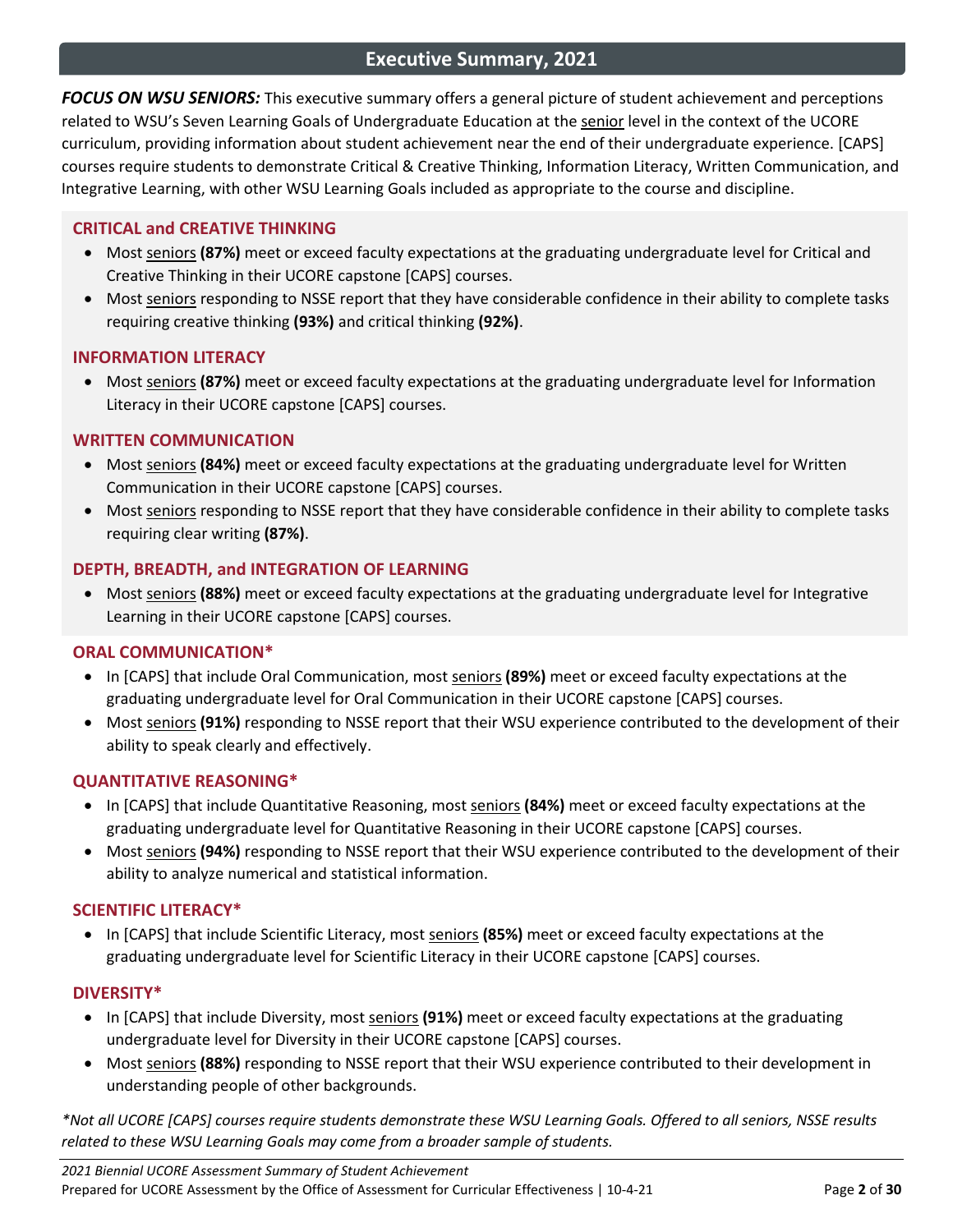### <span id="page-2-0"></span>**WSU's Seven Learning Goals of Undergraduate Education**

All undergraduates, regardless of major, are expected to meet WSU's Seven Learning Goals of Undergraduate Education, which identify core skills and knowledge that all students should develop through their undergraduate studies. WSU's Learning Goals of Undergraduate Education are faculty developed and expressed broadly so as to frame study in the major as well as in general education.

# **Critical and Creative Thinking | Information Literacy | Communication Quantitative Reasoning | Scientific Literacy | Diversity Depth, Breadth, and Integration of Learning**

### **UCORE**

WSU's general education program, known as UCORE, provides balance between the specialized focus of the major and the broader traditional objectives of higher education. UCORE is bookended by a required first-year course [ROOT] and a senior capstone experience [CAPS]. Additionally, UCORE includes foundational courses, inquiry-based learning courses in the disciplines, and a diversity course requirement.

While all WSU undergraduate degrees align their [program-level student learning outcomes](https://ace.wsu.edu/student-learning-outcomes/) with WSU's Seven Learning Goals of Undergraduate Education (with some variation based on disciplinary focus), UCORE is the centerpiece of the undergraduate curriculum supporting the advancement of WSU's Learning Goals. All UCORE-designated courses require students to demonstrate Critical & Creative Thinking, Information Literacy, and Written Communication (a sub-goal of the Communication goal), while Oral Communication (another Communication sub-goal), Quantitative Reasoning, Scientific Literacy, Diversity, and Depth, Breadth, & Integration of Learning are advanced in UCORE courses as appropriate to the designator (see UCORE's [Curriculum webpages](https://ucore.wsu.edu/faculty/the-ucore-curriculum/) for more information).

### **UCORE Assessment**

UCORE Assessment is intended to help faculty, departments, and university leadership determine to what extent undergraduates are achieving WSU's Seven Learning Goals in the context of the UCORE curriculum. Faculty participate on UCORE's sub-committee for assessment and also contribute to assessment of student learning in UCORE-designated courses. Assessment processes and data sources differ, as best fits particular Learning Goals. See the UCORE Assessment [website](https://ucore.wsu.edu/assessment/) for details.

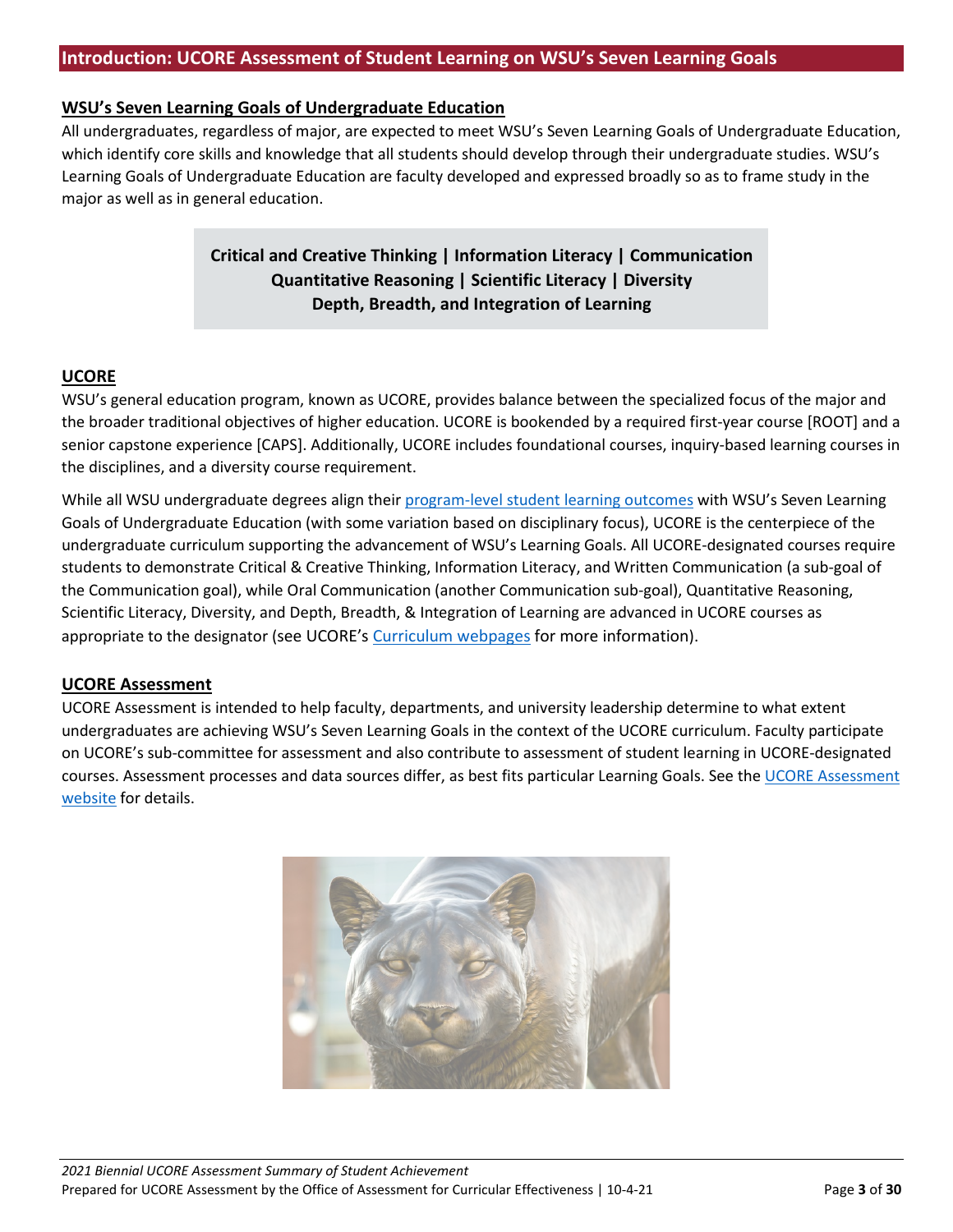<span id="page-3-0"></span>*Direct measures are evaluations of students' performances or work products (by faculty or other professionals) that provide evidence of student learning on particular skills and knowledge.*

### **UCORE Capstone [CAPS] Faculty Assessment of Student Learning, AY 2019-20 & 2020-21**

UCORE Capstone [CAPS] Course Assessment Reports are intended to gauge student learning on WSU's Learning Goals at the graduating undergraduate level. [CAPS] faculty submit a short report of holistic student achievement of the WSU Learning Goals demonstrated in their course. [CAPS] assessment reporting switched to a rotating format starting in AY 2019-20, with four Learning Goals evaluated per year, using a revised version of the report form that includes descriptors of student performance for "meeting expectations for graduating seniors." Not all [CAPS] courses assess all WSU Learning Goals; Quantitative Reasoning, Scientific Literacy, Diversity, and/or Oral Communication are optionally assessed as appropriate to the discipline or course. For AY 2019-20, [CAPS] assessment reporting focused on Critical and Creative Thinking, Written Communication, Oral Communication (optional), and Diversity (optional). In AY 2019-20, 104 reports were submitted for [CAPS] courses *with primarily seniors enrolled* (>90% seniors in the [CAPS] course or section), which represented nearly 3,400 seniors and roughly 66% of seniors enrolled in [CAPS] courses on all campuses. In these reports, instructors indicated that roughly 84% of these seniors were in [CAPS] courses *with primarily majors enrolled* (>90% majors in the [CAPS] course or section). For AY 2020-21, [CAPS] assessment reporting focused on Information Literacy, Integrative Learning, Quantitative Reasoning (optional), and Scientific Literacy (optional). In AY 2020-21, 109 reports were submitted for [CAPS] courses with primarily seniors enrolled (>90% seniors in the [CAPS] course or section), which represented nearly 3,500 seniors and roughly 65% of seniors enrolled in [CAPS] courses on all campuses. In these reports, instructors indicated that roughly 80% of these seniors were in [CAPS] courses with primarily majors enrolled (>90% majors in the [CAPS] course or section).

# **First-Year Experience [ROOT] Faculty Evaluation of Student Work, AY 2019-20 & 2020-21**

Roots of Contemporary Issues Assessment is intended to provide [ROOT] faculty with information for program improvement, as well as gauge student learning on WSU's Learning Goals at the first-year level in the context of the UCORE curriculum. [ROOT] faculty evaluate a random sample of students' papers from all campuses using a facultydeveloped rubric. [ROOT] Assessment includes the Final Papers Assessment (aligned with Critical Thinking, Information Literacy, and Integration of Learning in AY 2020-21) and the Diversity & Inequality Papers Assessment (aligned with Diversity and Written Communication in AY 2019-20), conducted biennially in alternating years starting in AY 2016-17. In AY 2019-20, 153 first-year students' papers were evaluated. In AY 2020-21, 140 first-year students' final papers were evaluated.

# <span id="page-3-1"></span>**Indirect Measures of Student Learning**

*Indirect measures include perspectives, input, experiences, or indicators (from students or others) providing evidence associated with learning, motivation, perceived success, or satisfaction.*

# **National Survey of Student Engagement, 2021**

The National Survey of Student Engagement assesses the extent to which students engage in educational practices associated with high levels of learning and development. This survey was administered at WSU in 2021 and is typically administered every other year on all campuses. In 2021, 1,473 seniors and 1,038 first-year students responded to the survey at WSU. The WSU response rate was 24% for seniors and 27% for first-year students, compared to the average national response rate of 21% for participating institutions with undergraduate enrollments of 10,000 or more. NSSE results are weighted by institution-reported sex and enrollment status, and may not sum to 100% due to rounding. *Note: NSSE is an externally developed survey administered by the University of Indiana (Bloomington). As such, questions on the NSSE survey are not specifically tailored to WSU and/or UCORE.*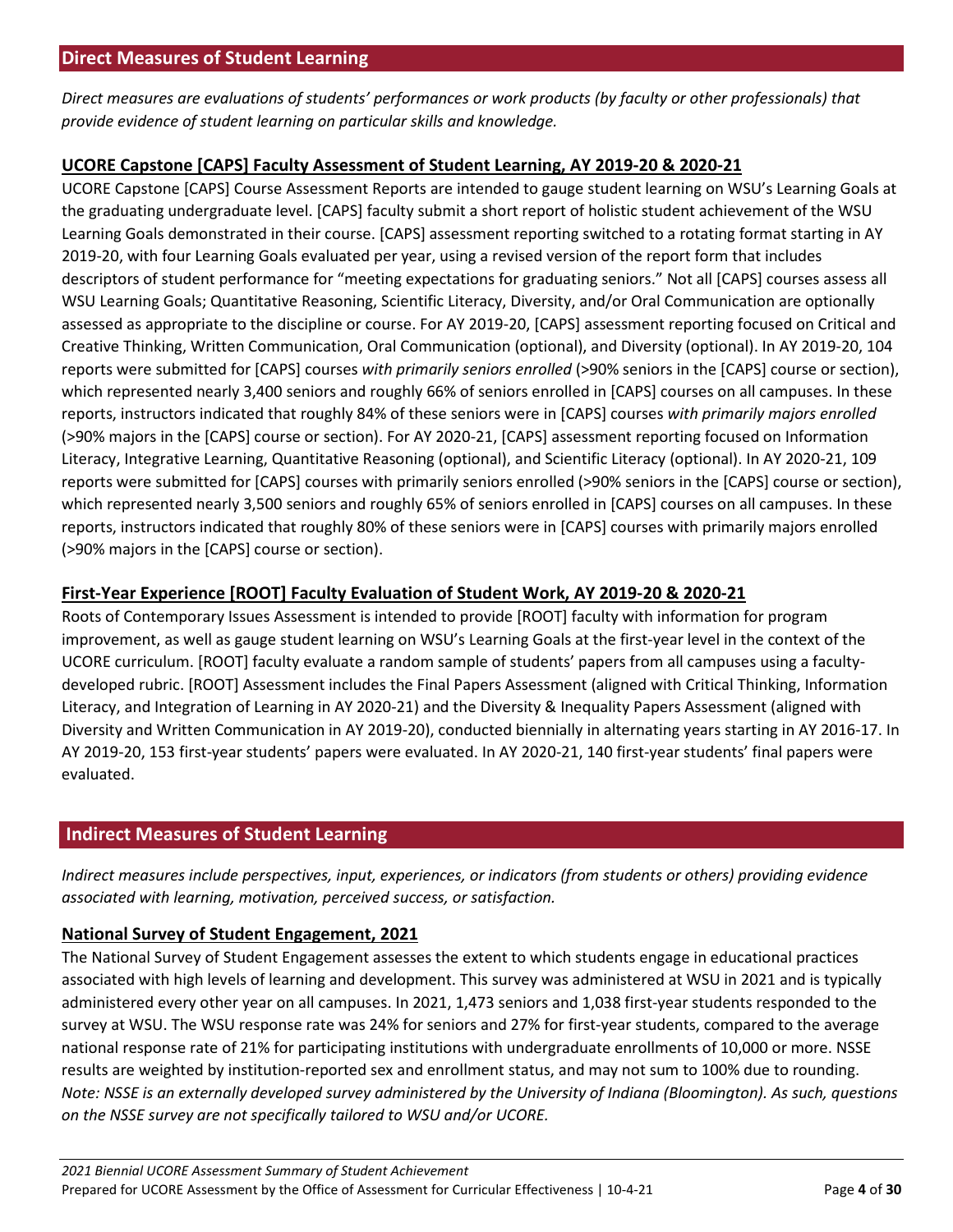# **CRITICAL and CREATIVE THINKING**

<span id="page-4-0"></span>*All UCORE-designated courses are required to advance Critical & Creative Thinking, totaling 34 credit hours in UCOREdesignated courses that include instruction and/or engagement with Critical & Creative Thinking. As such, the required first-year experience course [ROOT], other first-year foundational requirements, and the senior capstone experience course [CAPS] are required to advance Critical & Creative Thinking.* 

**WSU Learning Goal**: Graduates will use reason, evidence, and context to increase knowledge, to reason ethically, and to innovate in imaginative ways. *Graduates may demonstrate critical and creative thinking by:*

- Defining, analyzing, and solving problems.
- Integrating and synthesizing knowledge from multiple sources.
- Assessing the accuracy and validity of findings and conclusions.
- Examining how one thinks, reasons, and makes value judgments, including ethical and aesthetic judgments.
- Identifying diverse viewpoints, including different philosophical and cultural perspectives.
- Combining and synthesizing existing ideas, images, or expertise in original ways.
- Thinking and working in imaginative ways characterized by innovation, divergent thinking, and risk-taking.

# *SENIORS: Evidence of Student Learning*

**SUMMARY: Faculty assessments show that most seniors (87%) meet or exceed faculty expectations at the graduating undergraduate level for Critical and Creative Thinking in their UCORE capstone [CAPS] courses. Additionally, most seniors responding to NSSE report that they have considerable confidence in their ability to complete tasks requiring creative thinking (93%) and critical thinking (92%).**

**UCORE Capstone [CAPS]** *Faculty Assessment* **of Student Learning, AY 2019-20**

# **% of SENIORS Meeting or Exceeding Expectations for CRITICAL and CREATIVE THINKING**

Critical and Creative Thinking

| AY19-20 (3386 seniors) | 87%  |
|------------------------|------|
| AY17-18 (2683 seniors) | -82% |

Note: In AY19-20, instructors used a revised version of the CAPS report form that included descriptors of student performance for *meets expectations for graduating senior; AY18-19 results (not shown) are incomplete due to testing of the descriptors*

### **National Survey of Student Engagement** *Responses from Seniors***, 2021**

# **% of SENIORS with Confidence in Abilities Related to CRITICAL and CREATIVE THINKING**

| Creative thinking and<br>problem solving                       | 2021 (1473 seniors)<br>2019 (1427 seniors)<br>2017 (1205 seniors) | 93%<br>93%<br>92% |
|----------------------------------------------------------------|-------------------------------------------------------------------|-------------------|
| Critical thinking and analysis of<br>arguments and information | 2021 (1473 seniors)<br>2019 (1427 seniors)<br>2017 (1205 seniors) | 92%<br>94%<br>91% |

0 0.2 0.4 0.6 0.8 1 *Note: Includes seniors that responded "quite a bit" or "very much"*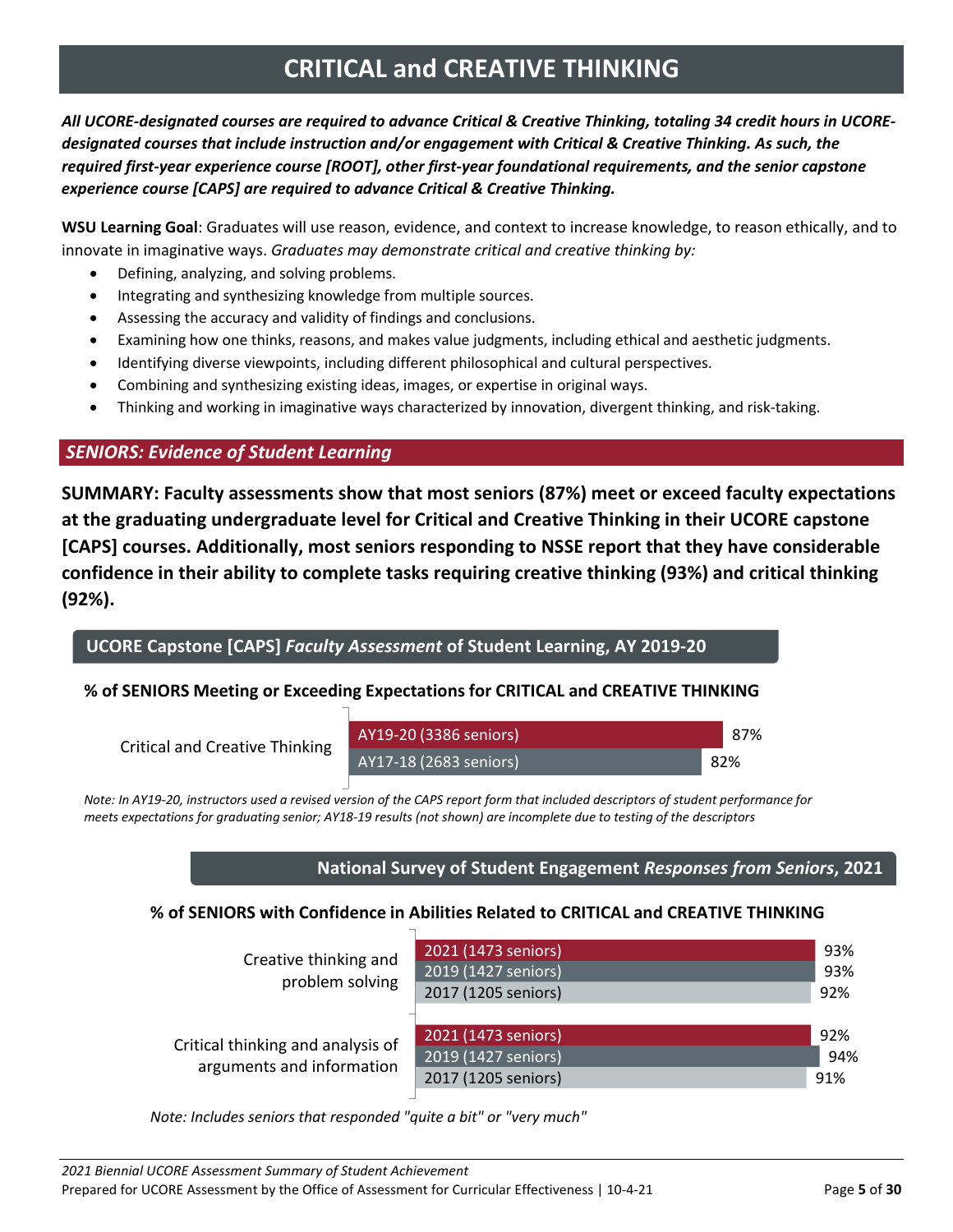# **UCORE Capstone [CAPS]** *Faculty Assessment* **of Student Learning, AY 2019-20**

| SENIOR Achievement of CRITICAL and CREATIVE THINKING at End of [CAPS] Course |                                                                          |  |  |  |  |  |
|------------------------------------------------------------------------------|--------------------------------------------------------------------------|--|--|--|--|--|
|                                                                              | UCORE Capstone [CAPS] Faculty Assessment of Student Learning, AY 2019-20 |  |  |  |  |  |
|                                                                              | % of seniors                                                             |  |  |  |  |  |
| <b>Exceed expectations at</b>                                                | <b>Meet expectations at</b><br><b>Partially meet</b><br>Do not meet      |  |  |  |  |  |
| graduating level<br>graduating level<br>expectations<br>expectations         |                                                                          |  |  |  |  |  |
| 3%<br><b>30%</b><br>57%<br>11%                                               |                                                                          |  |  |  |  |  |

**National Survey of Student Engagement** *Responses from Seniors, 2021*

| SENIOR Confidence in Abilities Related to CRITICAL and CREATIVE THINKING                 |                                                        |     |    |    |  |
|------------------------------------------------------------------------------------------|--------------------------------------------------------|-----|----|----|--|
| National Survey of Student Engagement Responses from Seniors, 2021                       |                                                        |     |    |    |  |
| How much confidence do you have in your ability<br>% of seniors                          |                                                        |     |    |    |  |
| to complete tasks requiring the following skills<br>and abilities?                       | Quite a bit<br><b>Very little</b><br>Very much<br>Some |     |    |    |  |
| Creative thinking and problem solving                                                    | 55%                                                    | 37% | 7% | 0% |  |
| Critical thinking and analysis of arguments and<br>54%<br>7%<br>0%<br>38%<br>information |                                                        |     |    |    |  |

| SENIOR Perceived Gains Related to CRITICAL and CREATIVE THINKING<br>National Survey of Student Engagement Responses from Seniors, 2021 |           |             |             |                    |
|----------------------------------------------------------------------------------------------------------------------------------------|-----------|-------------|-------------|--------------------|
| How much has your experience at this institution<br>% of seniors                                                                       |           |             |             |                    |
| contributed to your knowledge, skills, and<br>personal development in the following areas?                                             | Very much | Quite a bit | <b>Some</b> | <b>Very little</b> |
| Thinking critically and analytically                                                                                                   | 47%       | 38%         | 12%         | 2%                 |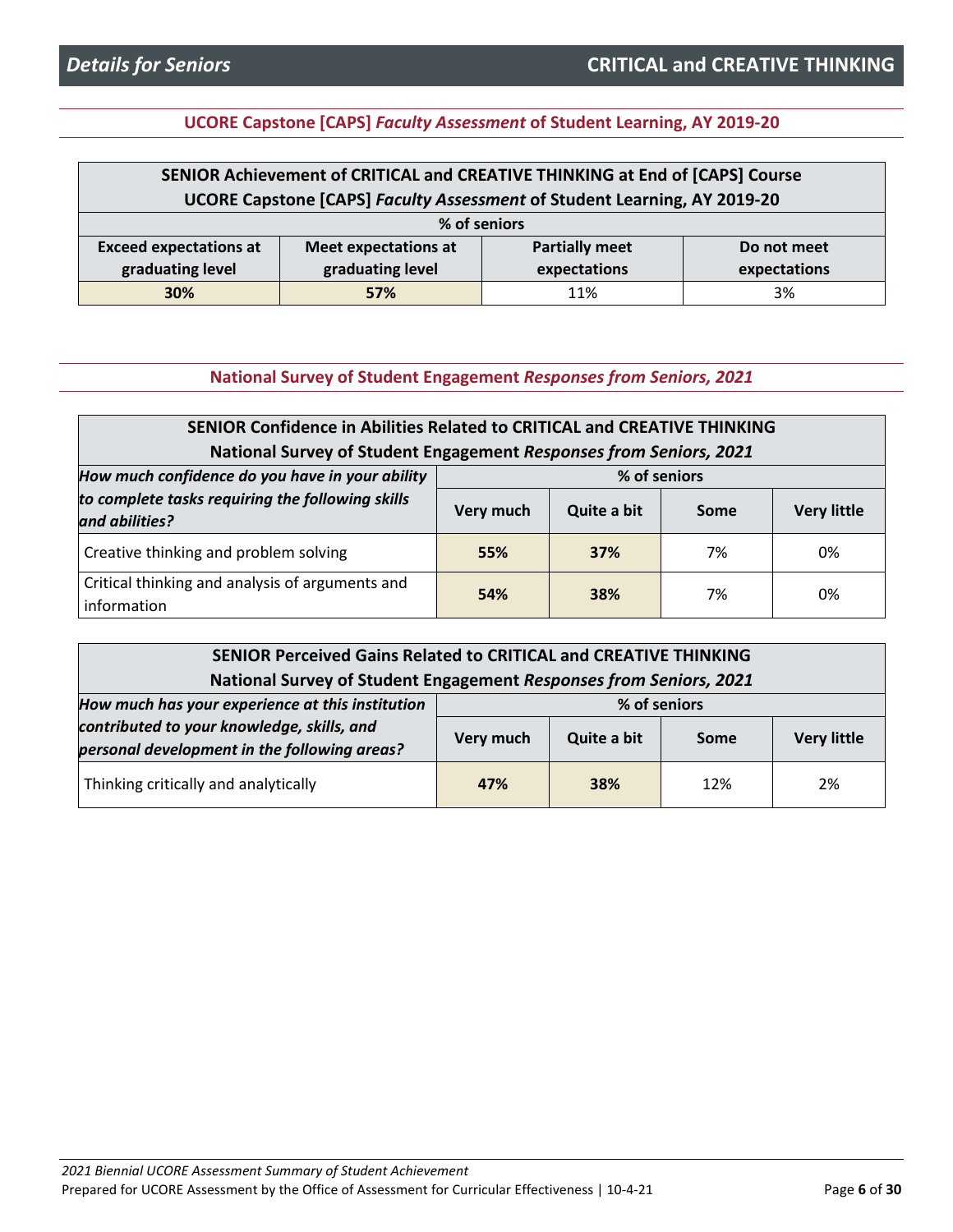**SUMMARY: In their UCORE [ROOT] course, students are introduced to and practice applying evidence to support historical contextualization – faculty assessments show that most first-year students (80%) meet or exceed faculty expectations for using evidence to support historical contextualization at the first-year level. Additionally, nearly all first-year students responding to NSSE report that their coursework emphasizes applying facts, theories, or methods to problems or new situations (96%), as well as evaluating points of view, decisions, or information sources (96%).**

# **First-Year Experience [ROOT]** *Faculty Evaluation* **of Student Work, AY 2020-21**

### **% of FIRST-YEARS Meeting or Exceeding Expectations for CRITICAL and CREATIVE THINKING**

Using evidence to support historical contextualization

AY20-21 (140 first-year students) 80%

### **National Survey of Student Engagement** *Responses from First-Year Students, 2021*

### **% of FIRST-YEARS Completing Learning Tasks Related to CRITICAL and CREATIVE THINKING**

| Applying facts, theories, or                                   | 2021 (1038 first-year students) | 96% |
|----------------------------------------------------------------|---------------------------------|-----|
| methods to practical problems                                  | 2019 (1198 first-year students) | 97% |
| or new situations                                              | 2017 (1175 first-year students) | 98% |
|                                                                |                                 |     |
|                                                                | 2021 (1038 first-year students) | 96% |
| Evaluating a point of view,<br>decision, or information source | 2019 (1198 first-year students) | 96% |
|                                                                | 2017 (1175 first-year students) | 97% |
|                                                                |                                 |     |

0 0.2 0.4 0.6 0.8 1 *Note: Includes first-year students that responded "some," "quite a bit," or "very much"*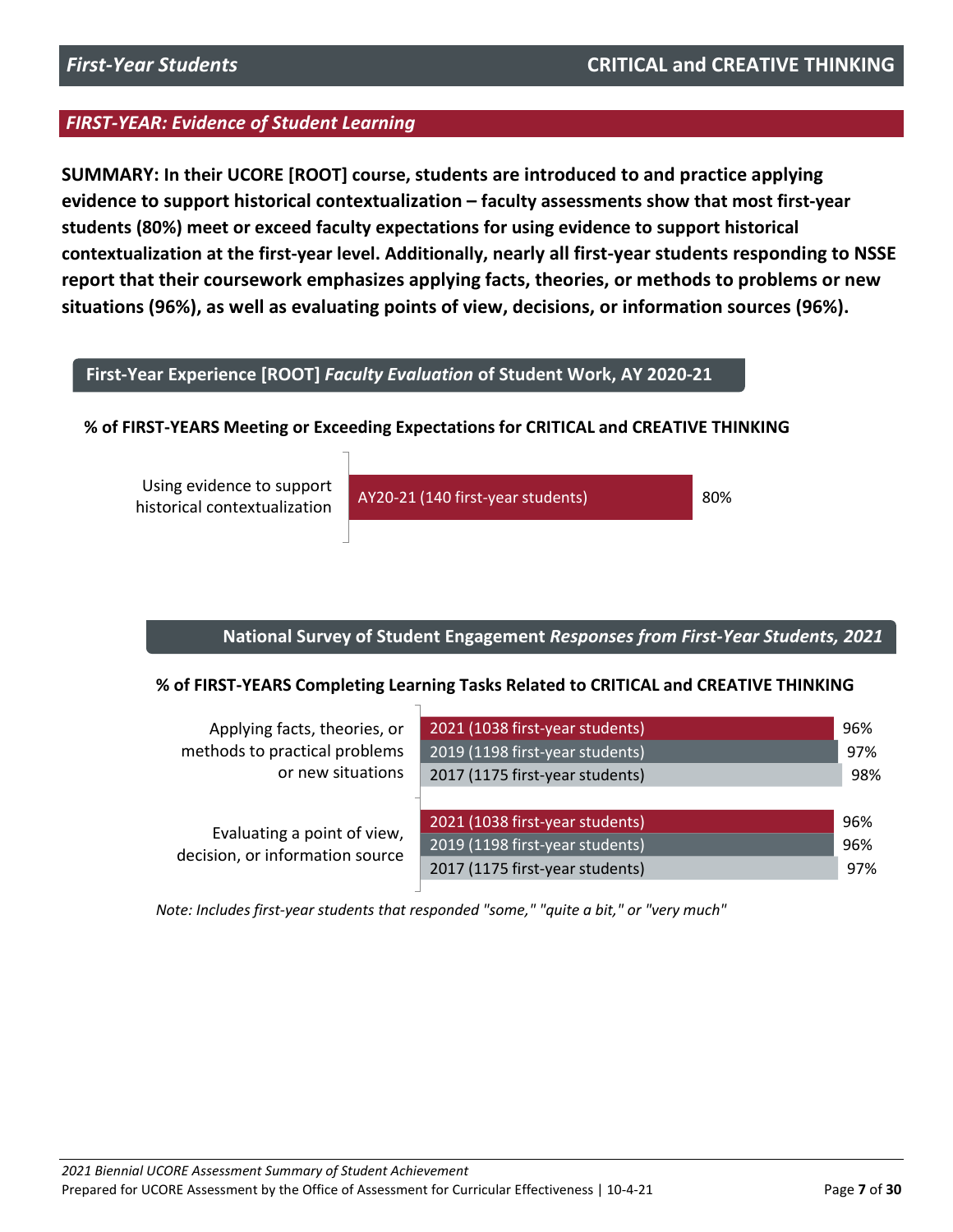|  | First-Year Experience [ROOT] Faculty Evaluation of Student Work, AY 2020-21 |  |
|--|-----------------------------------------------------------------------------|--|
|--|-----------------------------------------------------------------------------|--|

| FIRST-YEAR Achievement Related to CRITICAL and CREATIVE THINKING at End of [ROOT] Course |
|------------------------------------------------------------------------------------------|
| First-Year Experience [ROOT] Faculty Evaluation of Student Work, AY 2020-21              |
| % of first-year students                                                                 |

|                                                           | $20$ of those year beautified                        |                                                    |                                                              |                             |
|-----------------------------------------------------------|------------------------------------------------------|----------------------------------------------------|--------------------------------------------------------------|-----------------------------|
|                                                           | <b>Exceed</b><br>expectations at<br>first-year level | <b>Meet</b><br>expectations at<br>first-year level | <b>Partially meet</b><br>expectations at<br>first-year level | Do not meet<br>expectations |
| Using evidence to support historical<br>contextualization | 29%                                                  | 51%                                                | 20%                                                          | 0%                          |

### **National Survey of Student Engagement** *Responses from First-Year Students, 2021*

| FIRST-YEAR Learning Tasks Related to CRITICAL and CREATIVE THINKING<br>National Survey of Student Engagement Responses from First-Year Students, 2021 |                          |             |      |                    |
|-------------------------------------------------------------------------------------------------------------------------------------------------------|--------------------------|-------------|------|--------------------|
| During the current school year, how much has                                                                                                          | % of first-year students |             |      |                    |
| your coursework emphasized the following?                                                                                                             | Very much                | Quite a bit | Some | <b>Very little</b> |
| Applying facts, theories, or methods to practical<br>problems or new situations                                                                       | 19%                      | 45%         | 32%  | 4%                 |
| Evaluating a point of view, decision, or<br>information source                                                                                        | 20%                      | 49%         | 27%  | 4%                 |
| Forming a new idea or understanding from<br>various pieces of information                                                                             | 19%                      | 49%         | 28%  | 4%                 |
| Analyzing an idea, experience, or line of<br>reasoning in depth by examining its parts                                                                | 20%                      | 43%         | 31%  | 5%                 |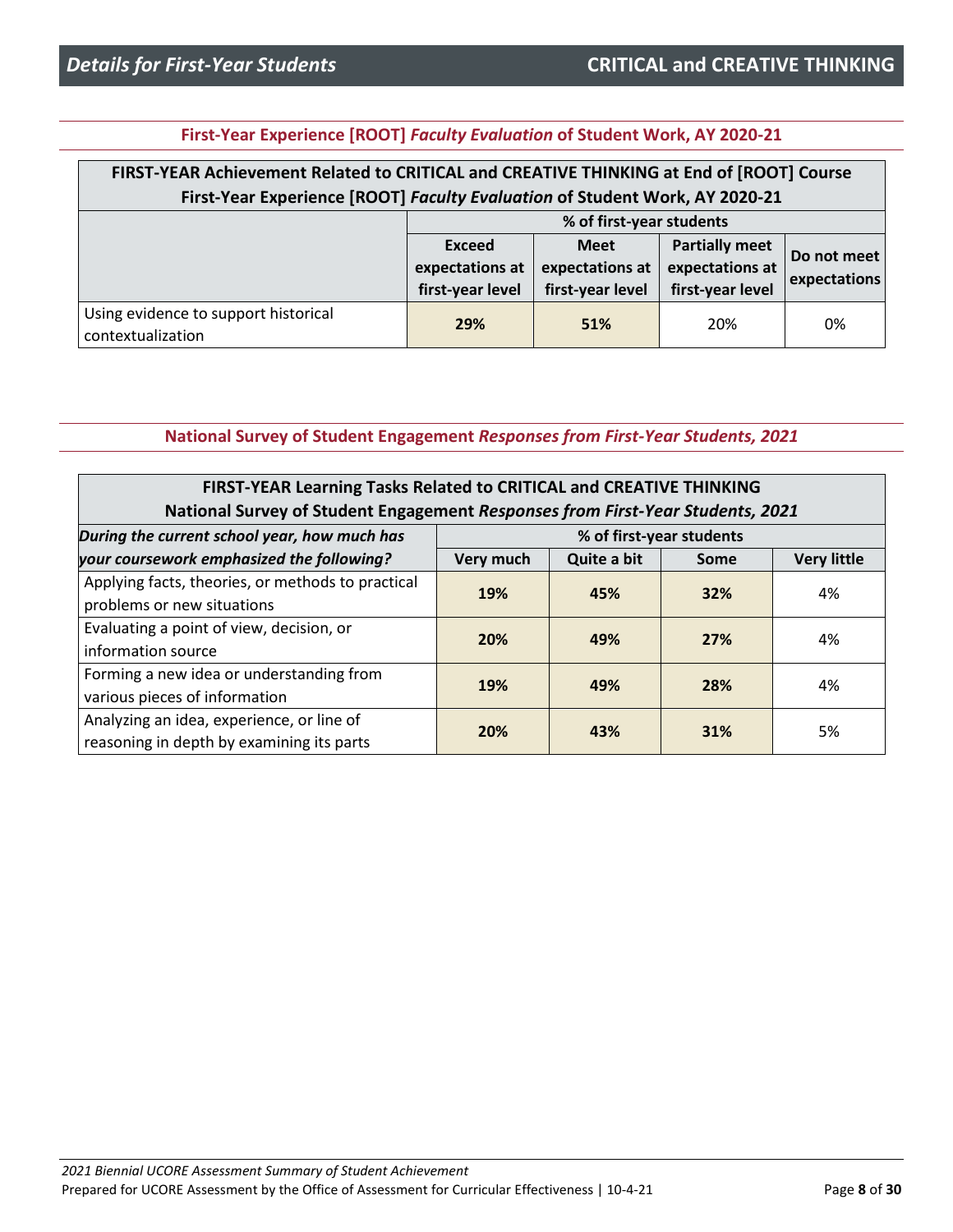# **INFORMATION LITERACY**

<span id="page-8-0"></span>*All UCORE-designated courses are required to advance Information Literacy, totaling 34 credit hours in UCOREdesignated courses that include instruction and/or engagement with Information Literacy. As such, the required firstyear experience course [ROOT], other first-year foundational requirements, and the senior capstone experience course [CAPS] are required to advance Information Literacy.* 

**WSU Learning Goal**: Graduates will effectively identify, locate, evaluate, use responsibly and share information for the problem at hand. *Graduates may demonstrate information literacy by:*

- Determining the extent and type of information needed.
- Implementing well-designed search strategies.
- Accessing information effectively and efficiently from multiple sources.
- Assessing credibility and applicability of information sources.
- Using information to accomplish a specific purpose.
- Accessing and using information ethically and legally.

### *SENIORS: Evidence of Student Learning*

**SUMMARY: Faculty assessments show that most seniors (87%) meet or exceed faculty expectations at the graduating undergraduate level for Information Literacy in their UCORE capstone [CAPS] courses.** 

**UCORE Capstone [CAPS]** *Faculty Assessment* **of Student Learning, AY 2020-21**

### **% of SENIORS Meeting or Exceeding Expectations for INFORMATION LITERACY**

Information Literacy



Note: In AY20-21, instructors used a revised version of the CAPS report form that included descriptors of student performance for *meets expectations for graduating senior; AY18-19 results (not shown) are incomplete due to testing of the descriptors*

### **Details: UCORE Capstone [CAPS]** *Faculty Assessment* **of Student Learning, AY 2020-21**

| SENIOR Achievement of INFORMATION LITERACY at End of [CAPS] Course                                   |     |    |    |  |  |  |
|------------------------------------------------------------------------------------------------------|-----|----|----|--|--|--|
| UCORE Capstone [CAPS] Faculty Assessment of Student Learning, AY 2020-21                             |     |    |    |  |  |  |
| % of seniors                                                                                         |     |    |    |  |  |  |
| <b>Exceed expectations at</b><br><b>Partially meet</b><br><b>Meet expectations at</b><br>Do not meet |     |    |    |  |  |  |
| graduating level<br>graduating level<br>expectations<br>expectations                                 |     |    |    |  |  |  |
| 27%                                                                                                  | 59% | 8% | 5% |  |  |  |

87%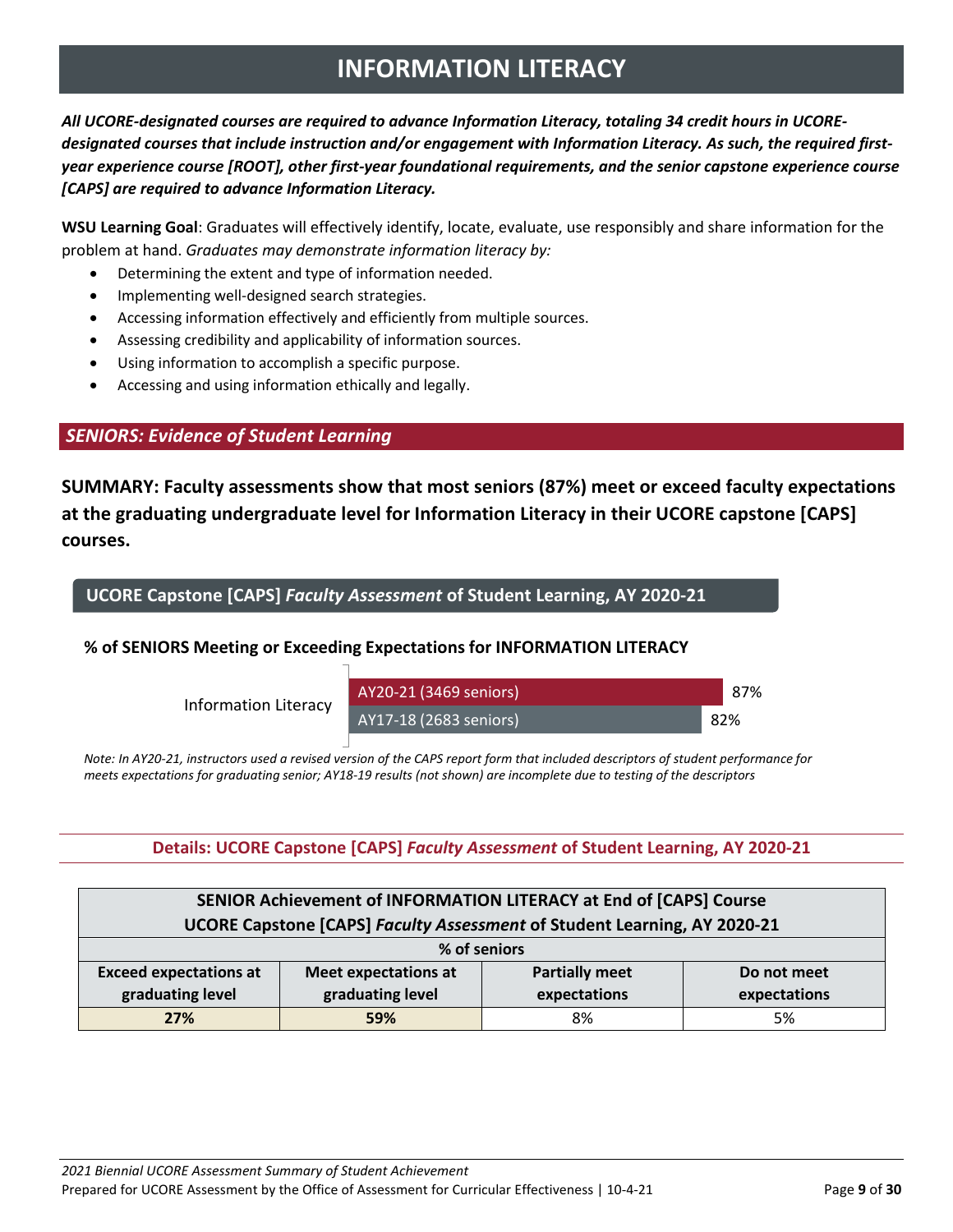**SUMMARY: In their UCORE [ROOT] course, students find and evaluate primary and secondary sources relevant to their research topic – faculty assessments show that most first-year students (84%) meet or exceed faculty expectations for selecting sources appropriate to a research paper at the first-year level.** 

### **First-Year Experience [ROOT]** *Faculty Evaluation* **of Student Work, AY 2020-21**

### **% of FIRST-YEARS Meeting or Exceeding Expectations for INFORMATION LITERACY**

| Selecting sources appropriate to a<br>research paper                                                 | AY20-21 (140 first-years)<br>AY18-19 (150 first-years)<br>AY16-17 (156 first-years)<br>70%            | 84%<br>81% |
|------------------------------------------------------------------------------------------------------|-------------------------------------------------------------------------------------------------------|------------|
| Using a citation system to accurately<br>reference evidence                                          | AY20-21 (140 first-years)<br>AY18-19 (150 first-years)<br>65%<br>AY16-17 (156 first-years)            | 80%<br>79% |
| Understanding the relationship between<br>the nature of sources and drawing<br>conclusions from them | AY20-21 (140 first-years)<br>71%<br>AY18-19 (150 first-years)<br>54%<br>AY16-17 (156 first-years) 47% |            |

### **Details: First-Year Experience [ROOT]** *Faculty Evaluation* **of Student Work, AY 2020-21**

| FIRST-YEAR Achievement Related to INFORMATION LITERACY at End of [ROOT] Course |                          |                  |                       |              |  |
|--------------------------------------------------------------------------------|--------------------------|------------------|-----------------------|--------------|--|
| First-Year Experience [ROOT] Faculty Evaluation of Student Work, AY 2020-21    |                          |                  |                       |              |  |
|                                                                                | % of first-year students |                  |                       |              |  |
|                                                                                | Exceed                   | <b>Meet</b>      | <b>Partially meet</b> | Do not meet  |  |
|                                                                                | expectations at          | expectations at  | expectations at       | expectations |  |
|                                                                                | first-year level         | first-year level | first-year level      |              |  |
| Selecting sources appropriate to a research                                    | 39%                      | 45%              | 15%                   | 1%           |  |
| paper                                                                          |                          |                  |                       |              |  |
| Using a citation system to accurately                                          | 34%                      | 46%              | 17%                   | 4%           |  |
| reference evidence                                                             |                          |                  |                       |              |  |
| Understanding the relationship between the                                     | 28%                      | 43%              | 27%                   | 2%           |  |
| nature of sources and drawing conclusions                                      |                          |                  |                       |              |  |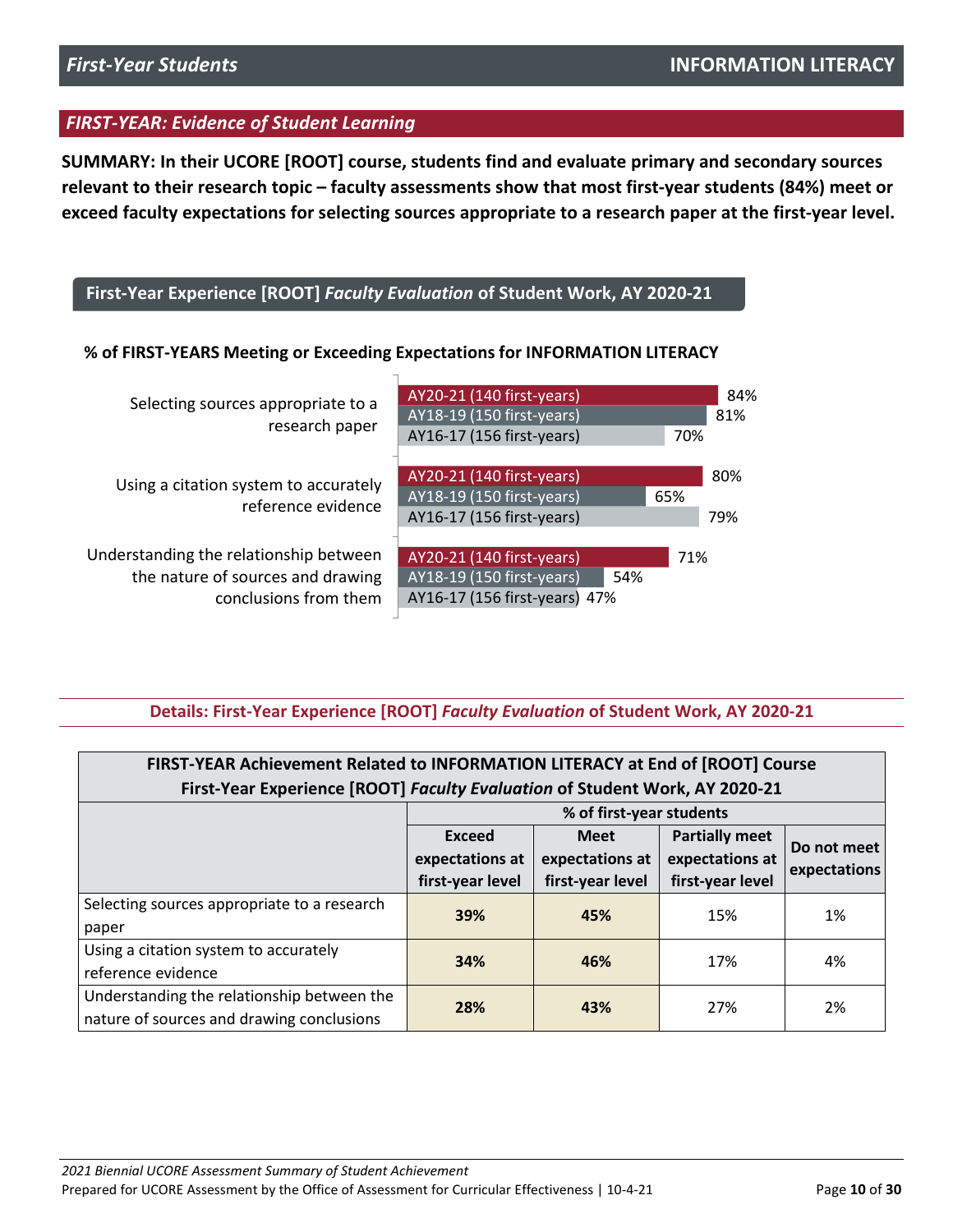# **WRITTEN COMMUNICATION**

<span id="page-10-0"></span>*All UCORE-designated courses are required to advance Written Communication, a sub-goal of the Communication Learning Goal, totaling 34 credit hours in UCORE-designated courses that include instruction and/or engagement with Written Communication. As such, the required first-year experience course [ROOT], other first-year foundational requirements, and the senior capstone experience course [CAPS] are required to advance Written Communication.* 

**WSU Learning Goal**: Graduates will communicate successfully with audiences through written, oral, and other media as appropriate for the audience and purpose. *Graduates may demonstrate communication skills by:*

- Analyzing how circumstances, background, values, interests and needs shape communication sent and received.
- Tailoring messages to audiences according to purpose, occasion, and technology used.
- Expressing concepts, propositions, and beliefs in coherent, concise, and technically correct form.
- Choosing appropriate communication media and technology.
- Speaking confidently and effectively in front of groups.
- Following social & disciplinary norms for individual and small group interactions, which includes active listening.

### *SENIORS: Evidence of Student Learning*

**SUMMARY: Faculty assessments show that most seniors (84%) meet or exceed faculty expectations at the graduating undergraduate level for Written Communication in their UCORE capstone [CAPS] courses. Additionally, most seniors (87%) responding to NSSE report that they have considerable confidence in their ability to write clearly.**

### **UCORE Capstone [CAPS]** *Faculty Assessment* **of Student Learning, AY 2019-20**

### **% of SENIORS Meeting or Exceeding Expectations for WRITTEN COMMUNICATION**

| <b>Written Communication</b> | AY19-20 (3386 seniors) | 84% |
|------------------------------|------------------------|-----|
|                              | AY17-18 (2683 seniors) | 82% |

Note: In AY19-20, instructors used a revised version of the CAPS report form that included descriptors of student performance for *meets expectations for graduating senior; AY18-19 results (not shown) are incomplete due to testing of the descriptors*

### **National Survey of Student Engagement** *Responses from Seniors***, 2021**

### **% of SENIORS with Confidence in Abilities Related to WRITTEN COMMUNICATION**

|               | 2021 (1473 seniors) | 87%  |
|---------------|---------------------|------|
| Clear writing | 2019 (1427 seniors) | -88% |
|               | 2017 (1205 seniors) | 84%  |

0 0.2 0.4 0.6 0.8 1 *Note: Includes seniors that responded "quite a bit" or "very much"*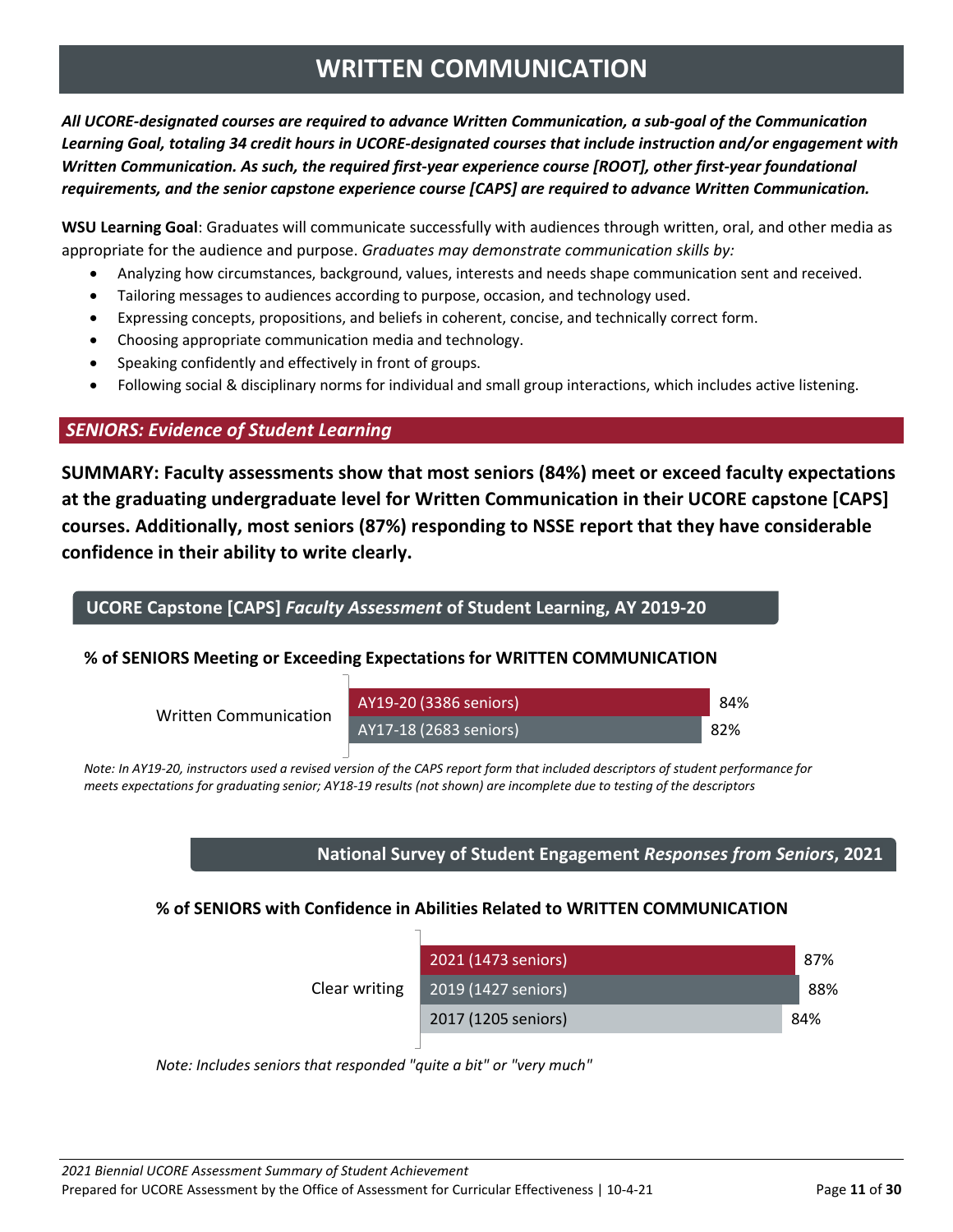**UCORE Capstone [CAPS]** *Faculty Assessment* **of Student Learning, AY 2019-20**

| SENIOR Achievement of WRITTEN COMMUNICATION at End of [CAPS] Course                                  |     |     |    |  |  |
|------------------------------------------------------------------------------------------------------|-----|-----|----|--|--|
| UCORE Capstone [CAPS] Faculty Assessment of Student Learning, AY 2019-20                             |     |     |    |  |  |
| % of seniors                                                                                         |     |     |    |  |  |
| <b>Exceed expectations at</b><br><b>Partially meet</b><br><b>Meet expectations at</b><br>Do not meet |     |     |    |  |  |
| graduating level<br>graduating level<br>expectations<br>expectations                                 |     |     |    |  |  |
| 30%                                                                                                  | 53% | 13% | 3% |  |  |

### **National Survey of Student Engagement** *Responses from Seniors, 2021*

| <b>SENIOR Confidence in Abilities Related to WRITTEN COMMUNICATION</b> |           |              |      |                    |  |
|------------------------------------------------------------------------|-----------|--------------|------|--------------------|--|
| National Survey of Student Engagement Responses from Seniors, 2021     |           |              |      |                    |  |
| How much confidence do you have in your ability                        |           | % of seniors |      |                    |  |
| to complete tasks requiring the following skills<br>and abilities?     | Very much | Quite a bit  | Some | <b>Very little</b> |  |
| Clear writing                                                          | 45%       | 42%          | 12%  | 1%                 |  |

| <b>SENIOR Perceived Gains Related to WRITTEN COMMUNICATION</b>                             |              |             |      |                    |  |
|--------------------------------------------------------------------------------------------|--------------|-------------|------|--------------------|--|
| National Survey of Student Engagement Responses from Seniors, 2021                         |              |             |      |                    |  |
| How much has your experience at this institution                                           | % of seniors |             |      |                    |  |
| contributed to your knowledge, skills, and<br>personal development in the following areas? | Very much    | Quite a bit | Some | <b>Very little</b> |  |
| Writing clearly and effectively                                                            | 34%          | 39%         | 22%  | 5%                 |  |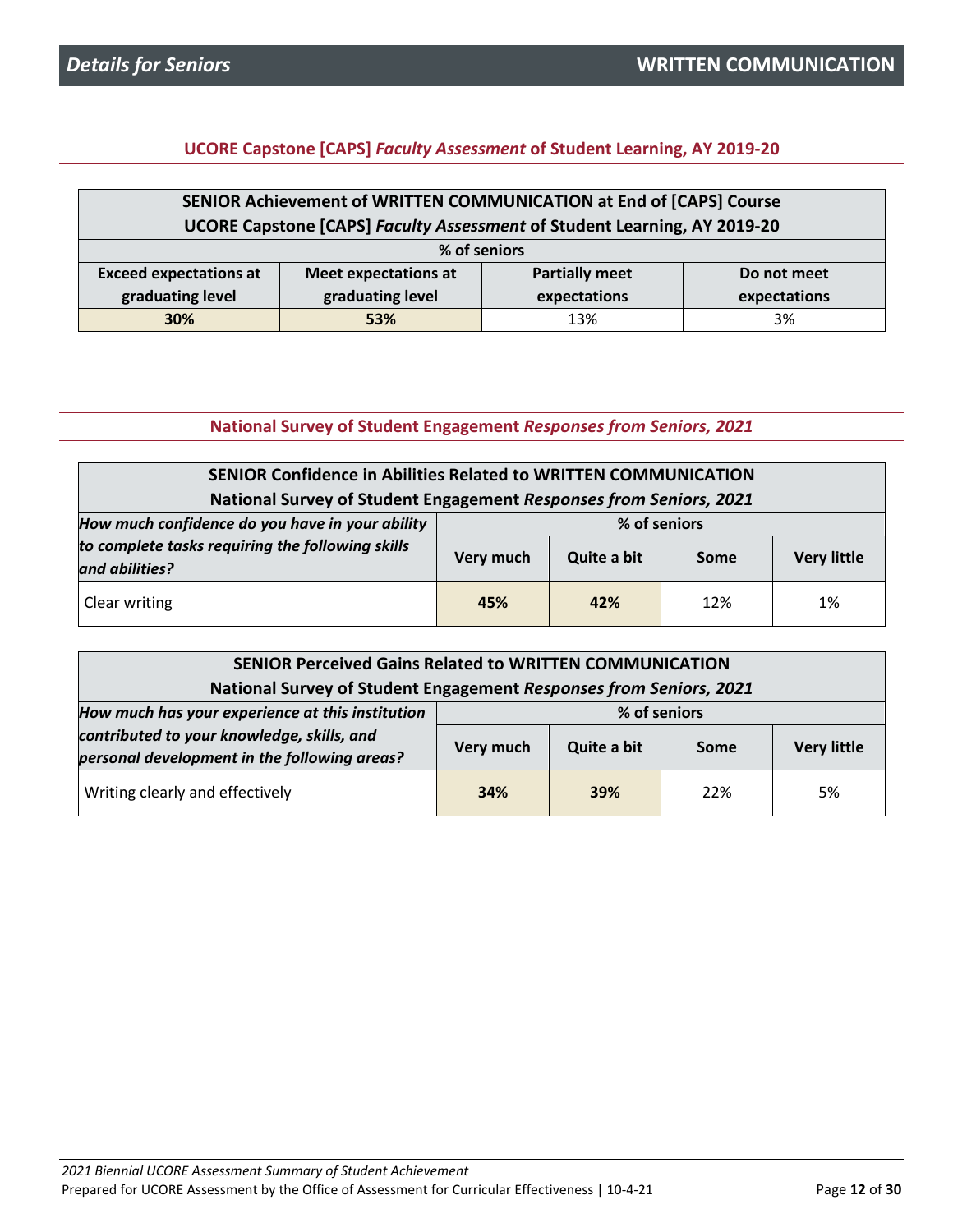**SUMMARY: In their UCORE [ROOT] course, students are introduced to and practice developing written communication skills – faculty assessments show that most first-year students (86%) meet or exceed faculty expectations for following written conventions at the first-year level. Additionally, most first-year students (78%) responding to NSSE report being assigned three or more papers, reports, or other writing tasks of up to 5 pages in length.** 

### **First-Year Experience [ROOT]** *Faculty Evaluation* **of Student Work, AY 2019-20**

### **% of FIRST-YEARS Meeting or Exceeding Expectations for WRITTEN COMMUNICATION**



### **National Survey of Student Engagement** *Responses from First-Year Students, 2021*

### **% of FIRST-YEARS Completing Learning Tasks Related to WRITTEN COMMUNICATION**

| Three or more papers, reports,  |
|---------------------------------|
| or other writing tasks of up to |
| 5 pages in length               |

| 2021 (1038 first-year students) | 78% |                 |
|---------------------------------|-----|-----------------|
| 2019 (1198 first-year students) |     | 82 <sup>%</sup> |
| 2017 (1175 first-year students) |     | <b>84%</b>      |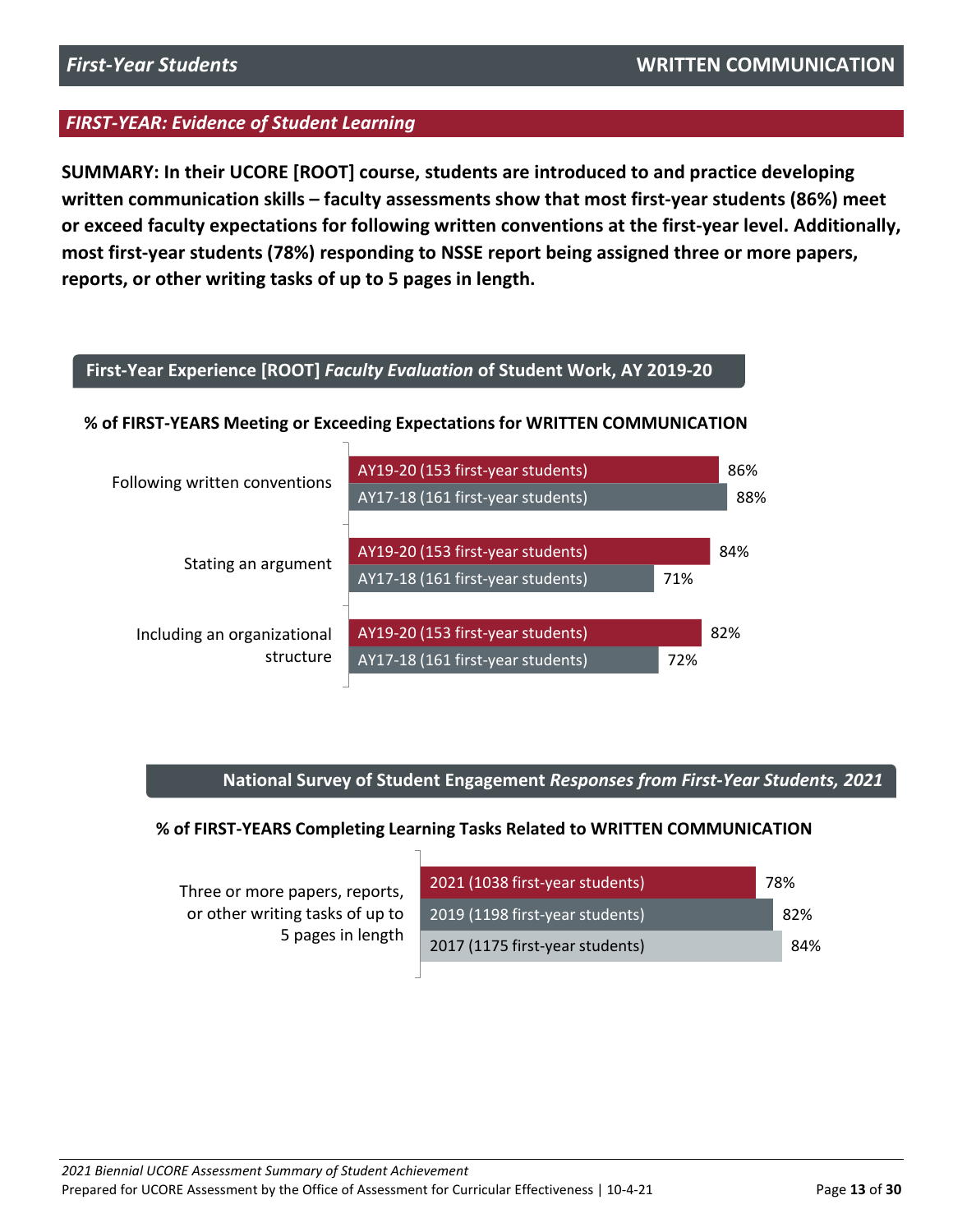| FIRST-YEAR Achievement Related to WRITTEN COMMUNICATION in [ROOT] Course    |                  |                  |                       |              |  |
|-----------------------------------------------------------------------------|------------------|------------------|-----------------------|--------------|--|
| First-Year Experience [ROOT] Faculty Evaluation of Student Work, AY 2019-20 |                  |                  |                       |              |  |
| % of first-year students                                                    |                  |                  |                       |              |  |
|                                                                             | Exceed           | <b>Meet</b>      | <b>Partially meet</b> | Do not meet  |  |
|                                                                             | expectations at  | expectations at  | expectations at       | expectations |  |
|                                                                             | first-year level | first-year level | first-year level      |              |  |
| Following written conventions                                               | 46%              | 39%              | 14%                   | 0%           |  |
|                                                                             |                  |                  |                       |              |  |

Stating an argument **33% 51%** 15% 0%

Including an organizational structure **31% 51%** 18% 18% 18%

**First-Year Experience [ROOT]** *Faculty Evaluation* **of Student Work, AY 2019-20**

### **National Survey of Student Engagement** *Responses from First-Year Students, 2021*

| FIRST-YEAR Learning Tasks Related to WRITTEN COMMUNICATION<br>National Survey of Student Engagement Responses from First-Year Students, 2021 |                        |             |            |                       |
|----------------------------------------------------------------------------------------------------------------------------------------------|------------------------|-------------|------------|-----------------------|
| % of first-year students<br>During the current school year, about how many                                                                   |                        |             |            |                       |
| papers, reports, or other writing tasks of the<br>following lengths have you been assigned?                                                  | More than<br>10 papers | 6-10 papers | 3-5 papers | Less than<br>3 papers |
| Up to 5 pages                                                                                                                                | 28%                    | 24%         | 26%        | 22%                   |
| Between 6 and 10 pages                                                                                                                       | 5%                     | 6%          | 18%        | 71%                   |
| 11 or more pages                                                                                                                             | 3%                     | 2%          | 3%         | 92%                   |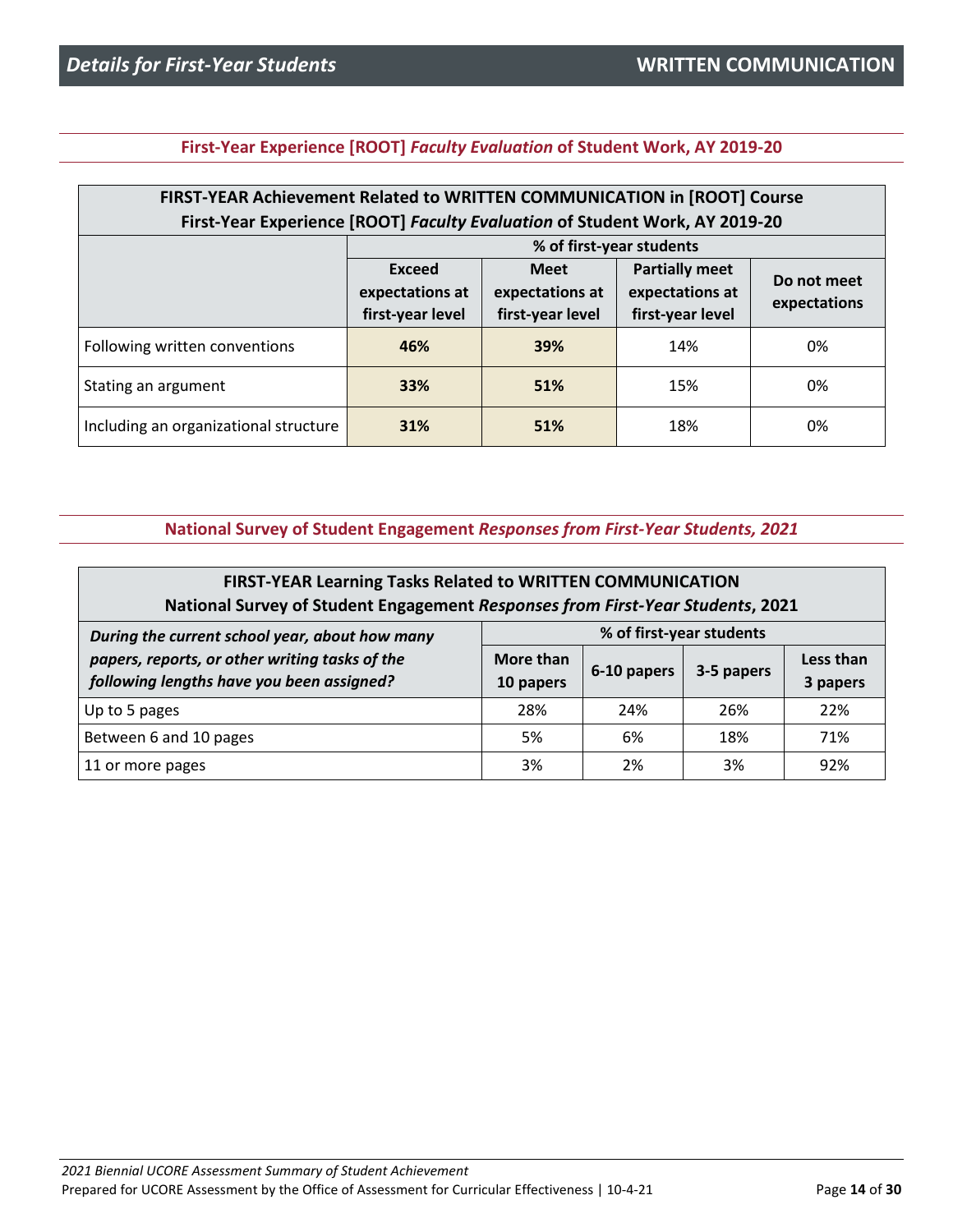# **DEPTH, BREADTH, and INTEGRATION OF LEARNING**

<span id="page-14-0"></span>*UCORE-designated courses advance Depth, Breadth, & Integration of Learning as appropriate to the designator, with a minimum of six credit hours in UCORE-designated courses that include instruction and/or engagement with Integrative Learning (see UCORE'[s Curriculum webpages](https://ucore.wsu.edu/faculty/the-ucore-curriculum/) for information). The required first-year experience course [ROOT] and senior capstone experience course [CAPS] are required to advance Integrative Learning, specifically.* 

**WSU Learning Goal**: Graduates will develop depth, breadth, & integration of learning for the benefit of themselves, their communities, their employers, and for society at large. *Graduates may demonstrate depth, breadth, & integration of learning:*

- Through broad study in the sciences, mathematics, social sciences, humanities, history, languages, and the arts.
- By demonstrating a depth of knowledge within the chosen academic field of study based on integration of its history, core methods, techniques, vocabulary, and unsolved problems.
- By applying the concepts of the general and specialized studies to personal, academic, service learning, professional, and/or community activities.
- By understanding how the methods and concepts of the chosen discipline (major) relate to those of other disciplines and by engaging in cross-disciplinary activities.
- By synthesizing multiple bodies of knowledge to address real-world problems and issues.
- By reflecting upon changes in learning and outlook over time and by making personal, professional, and civic plans based on that self-reflection.

# *SENIORS: Evidence of Student Learning*

**SUMMARY: Faculty assessments show that most seniors (88%) meet or exceed faculty expectations at the graduating undergraduate level for Integrative Learning in their UCORE capstone [CAPS] courses. Additionally, nearly all seniors responding to NSSE report that they connect ideas from courses to prior experiences (98%) and combine ideas from different courses when completing assignments (96%) during their senior year.**

**UCORE Capstone [CAPS]** *Faculty Assessment* **of Student Learning, AY 2020-21**

### **% of SENIORS Meeting or Exceeding Expectations for INTEGRATIVE LEARNING**

Integrative Learning

AY20-21 (3469 seniors) AY17-18 (2683 seniors) 82% 88%

Note: In AY20-21, instructors used a revised version of the CAPS report form that included descriptors of student performance for *meets expectations for graduating senior; AY18-19 results (not shown) are incomplete due to testing of the descriptors*

### **National Survey of Student Engagement** *Responses from Seniors***, 2021**

### **% of SENIORS Completing Learning Tasks Related to INTEGRATIVE LEARNING**

| Connected ideas from courses to prior<br>experiences and knowledge   | 2021 (1473 seniors)<br>2019 (1427 seniors)<br>2017 (1205 seniors) | 98%<br>99%<br>99% |
|----------------------------------------------------------------------|-------------------------------------------------------------------|-------------------|
| Combined ideas from different courses<br>when completing assignments | 2021 (1473 seniors)<br>2019 (1427 seniors)<br>2017 (1205 seniors) | 96%<br>98%<br>98% |

0 0.2 0.4 0.6 0.8 1 *Note: Includes seniors that responded "sometimes," "often," or "very often"*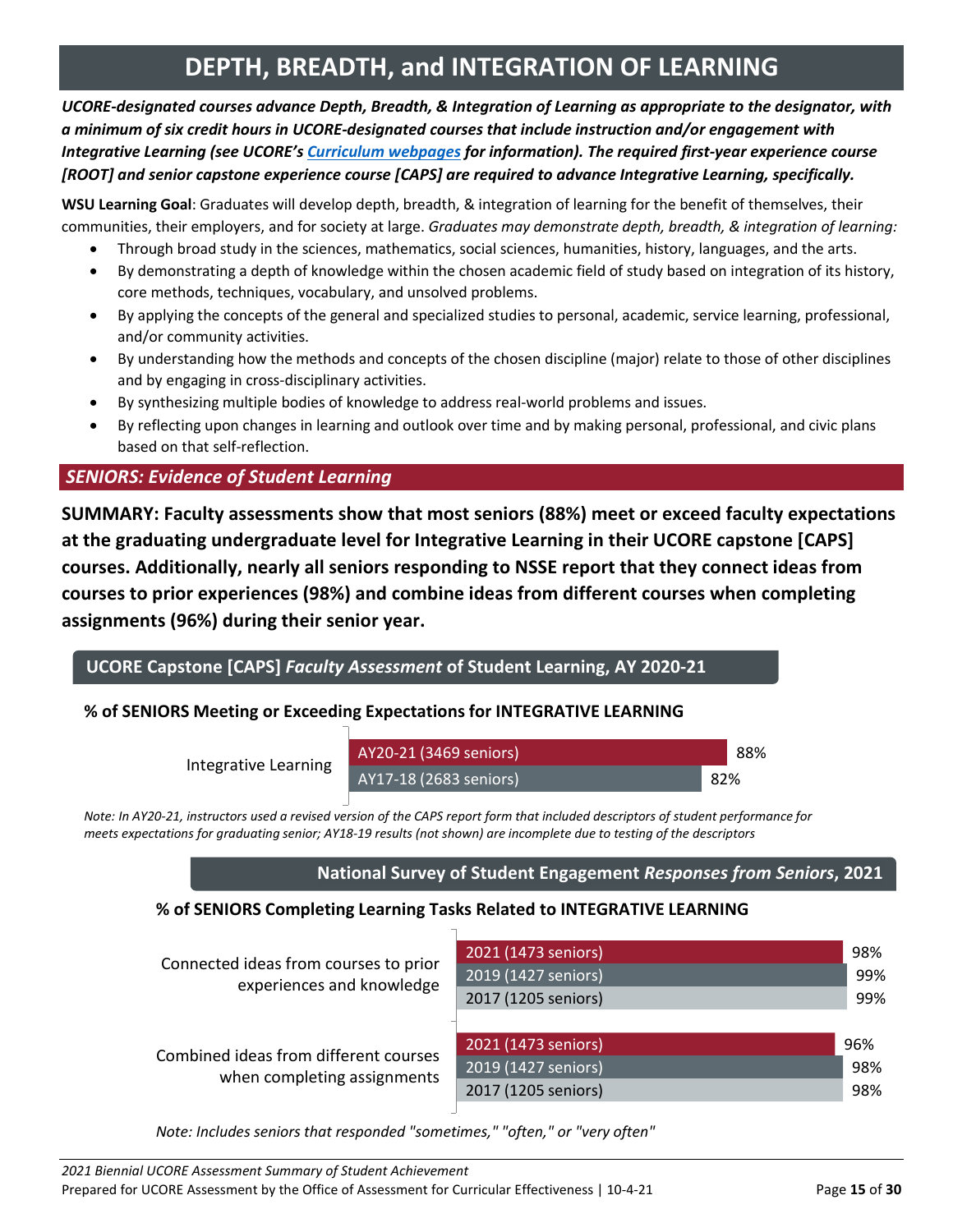**UCORE Capstone [CAPS]** *Faculty Assessment* **of Student Learning, AY 2020-21**

| SENIOR Achievement of INTEGRATIVE LEARNING at End of [CAPS] Course                                   |     |    |    |  |
|------------------------------------------------------------------------------------------------------|-----|----|----|--|
| UCORE Capstone [CAPS] Faculty Assessment of Student Learning, AY 2020-21                             |     |    |    |  |
| % of seniors                                                                                         |     |    |    |  |
| <b>Partially meet</b><br><b>Exceed expectations at</b><br><b>Meet expectations at</b><br>Do not meet |     |    |    |  |
| graduating level<br>graduating level<br>expectations<br>expectations                                 |     |    |    |  |
| 32%                                                                                                  | 56% | 8% | 4% |  |

### **National Survey of Student Engagement** *Responses from Seniors, 2021*

| <b>SENIOR Learning Tasks Related to INTEGRATIVE LEARNING</b><br>National Survey of Student Engagement Responses from Seniors, 2021 |     |     |     |    |
|------------------------------------------------------------------------------------------------------------------------------------|-----|-----|-----|----|
| % of seniors<br>During the current school year, about how often                                                                    |     |     |     |    |
| have you done the following?<br><b>Often</b><br>Very often<br><b>Sometimes</b><br><b>Never</b>                                     |     |     |     |    |
| Connected ideas from courses to prior                                                                                              | 36% | 49% | 14% | 2% |
| experiences and knowledge                                                                                                          |     |     |     |    |
| Combined ideas from different courses when                                                                                         | 28% | 43% | 25% | 4% |
| completing assignments                                                                                                             |     |     |     |    |

*Note: NSSE does not ask seniors about their confidence or perceived gains related to Integrative Learning. However, NSSE does ask seniors to report how often they completed learning tasks related to Integrative Learning in the current school year.*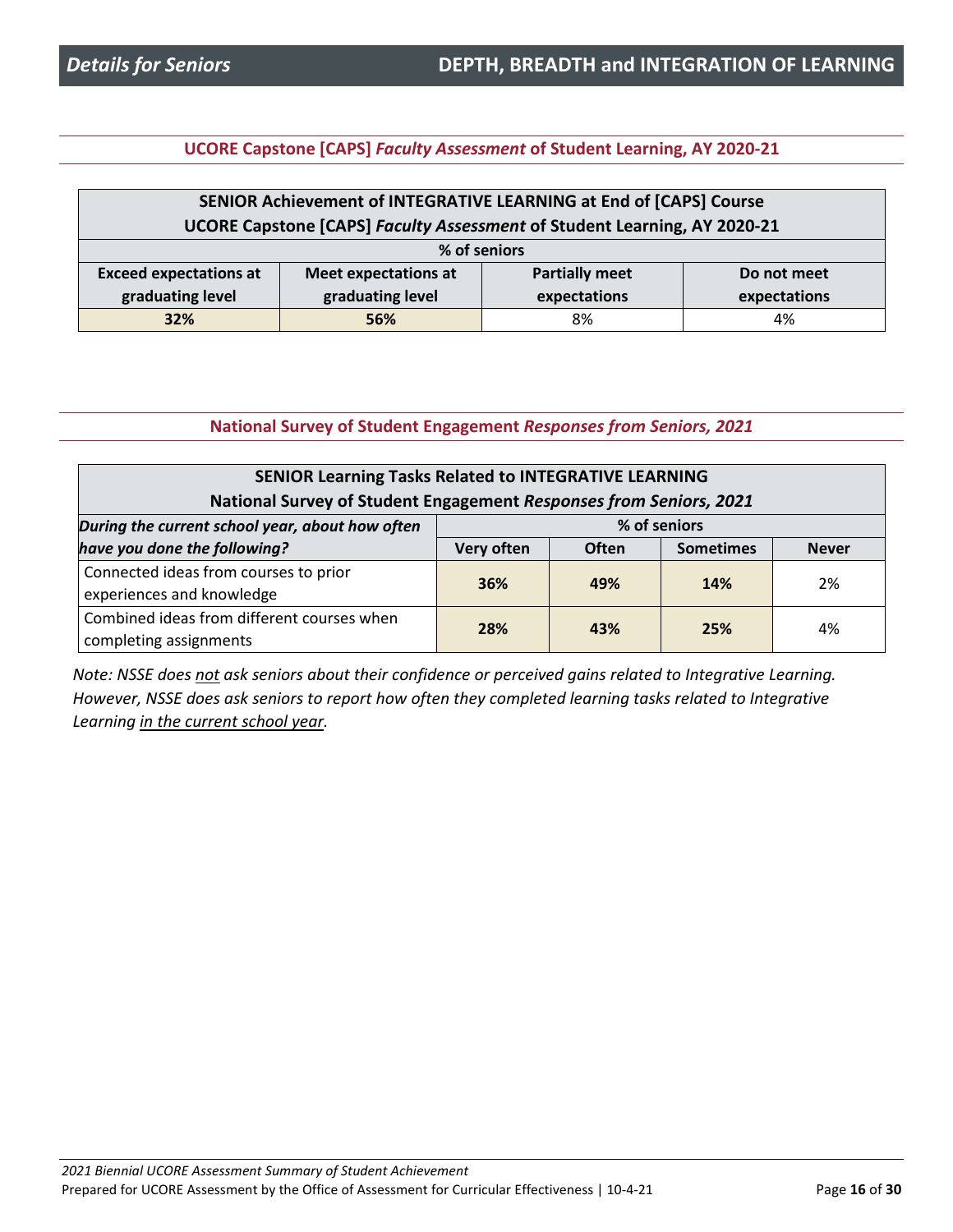**SUMMARY: In their UCORE [ROOT] course, students work over the course of the semester to identify the historical and global roots of a contemporary issue facing the world – faculty assessments show that most first-year students (88%) meet or exceed faculty expectations for situating an issue, problem, or debate in relevant and accurate historical context at the first-year level. Additionally, nearly all (96%) first-year students responding to NSSE report that they learned something that changed the way they understood an issue or concept, and most (92%) report that they connect their learning to societal problems or issues.** 

### **First-Year Experience [ROOT]** *Faculty Evaluation* **of Student Work, AY 2020-21**

### **% of FIRST-YEARS Meeting or Exceeding Expectations for INTEGRATIVE LEARNING**

Situating an issue, problem, or debate in relevant and accurate historical context



### **National Survey of Student Engagement** *Responses from First-Year Students, 2021*

### **% of FIRST-YEARS Completing Learning Tasks Related to INTEGRATIVE LEARNING**

|                                                           | Learned something that changed  | 2021 (1038 first-year students) | 96% |
|-----------------------------------------------------------|---------------------------------|---------------------------------|-----|
|                                                           | the way you understand an       | 2019 (1198 first-year students) | 97% |
|                                                           | issue or concept                | 2017 (1175 first-year students) | 97% |
|                                                           |                                 |                                 |     |
| Connected your learning to<br>societal problems or issues | 2021 (1038 first-year students) | 92%                             |     |
|                                                           | 2019 (1198 first-year students) | 92%                             |     |
|                                                           | 2017 (1175 first-year students) | 93%                             |     |
|                                                           |                                 |                                 |     |

0 0.2 0.4 0.6 0.8 1 *Note: Includes first-year students that responded "sometimes," "often," or "very often"*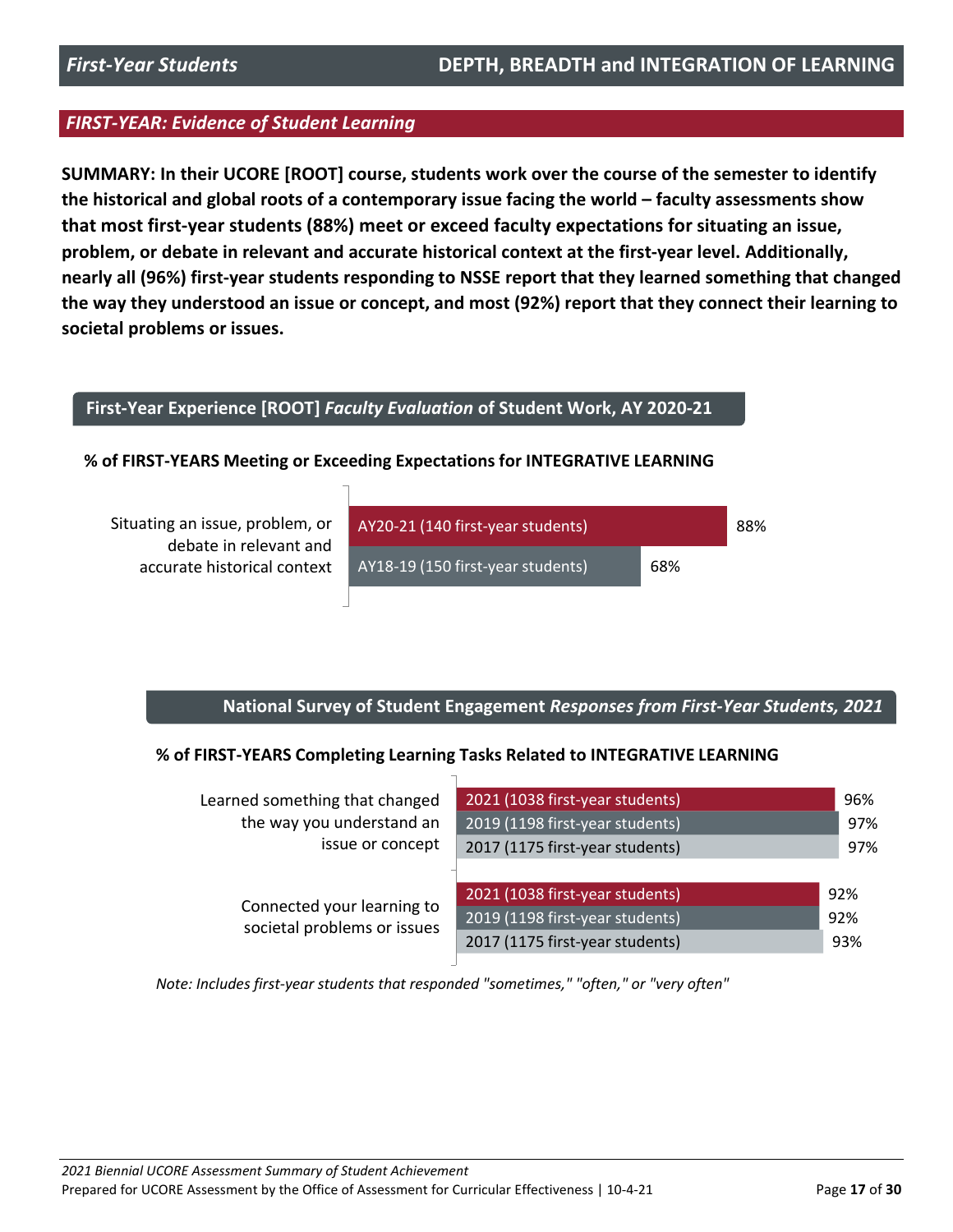### **First-Year Experience [ROOT]** *Faculty Evaluation* **of Student Work, AY 2020-21**

| FIRST-YEAR Achievement Related to INTEGRATIVE LEARNING at End of [ROOT] Course<br>First-Year Experience [ROOT] Faculty Evaluation of Student Work, AY 2020-21 |                                                                          |     |     |    |  |  |
|---------------------------------------------------------------------------------------------------------------------------------------------------------------|--------------------------------------------------------------------------|-----|-----|----|--|--|
| % of first-year students                                                                                                                                      |                                                                          |     |     |    |  |  |
|                                                                                                                                                               | <b>Partially meet</b><br>Exceed<br><b>Meet</b><br>Do not meet            |     |     |    |  |  |
|                                                                                                                                                               | expectations at<br>expectations at<br>expectations at                    |     |     |    |  |  |
|                                                                                                                                                               | expectations<br>first-year level<br>first-year level<br>first-year level |     |     |    |  |  |
| Situating an issue, problem, or debate<br>in historical context                                                                                               | 37%                                                                      | 51% | 11% | 1% |  |  |

### **National Survey of Student Engagement** *Responses from First-Year Students, 2021*

| <b>FIRST-YEAR Learning Tasks to INTEGRATIVE LEARNING</b>                                                                                                           |            |              |                  |              |
|--------------------------------------------------------------------------------------------------------------------------------------------------------------------|------------|--------------|------------------|--------------|
| National Survey of Student Engagement Responses from First-Year Students, 2021<br>% of first-year students<br>During the current school year, about how often have |            |              |                  |              |
| you done the following?                                                                                                                                            | Very often | <b>Often</b> | <b>Sometimes</b> | <b>Never</b> |
| Learned something that changed the way you<br>understand an issue or concept                                                                                       | 19%        | 45%          | 31%              | 4%           |
| Connected your learning to societal problems or issues                                                                                                             | 15%        | 36%          | 42%              | 8%           |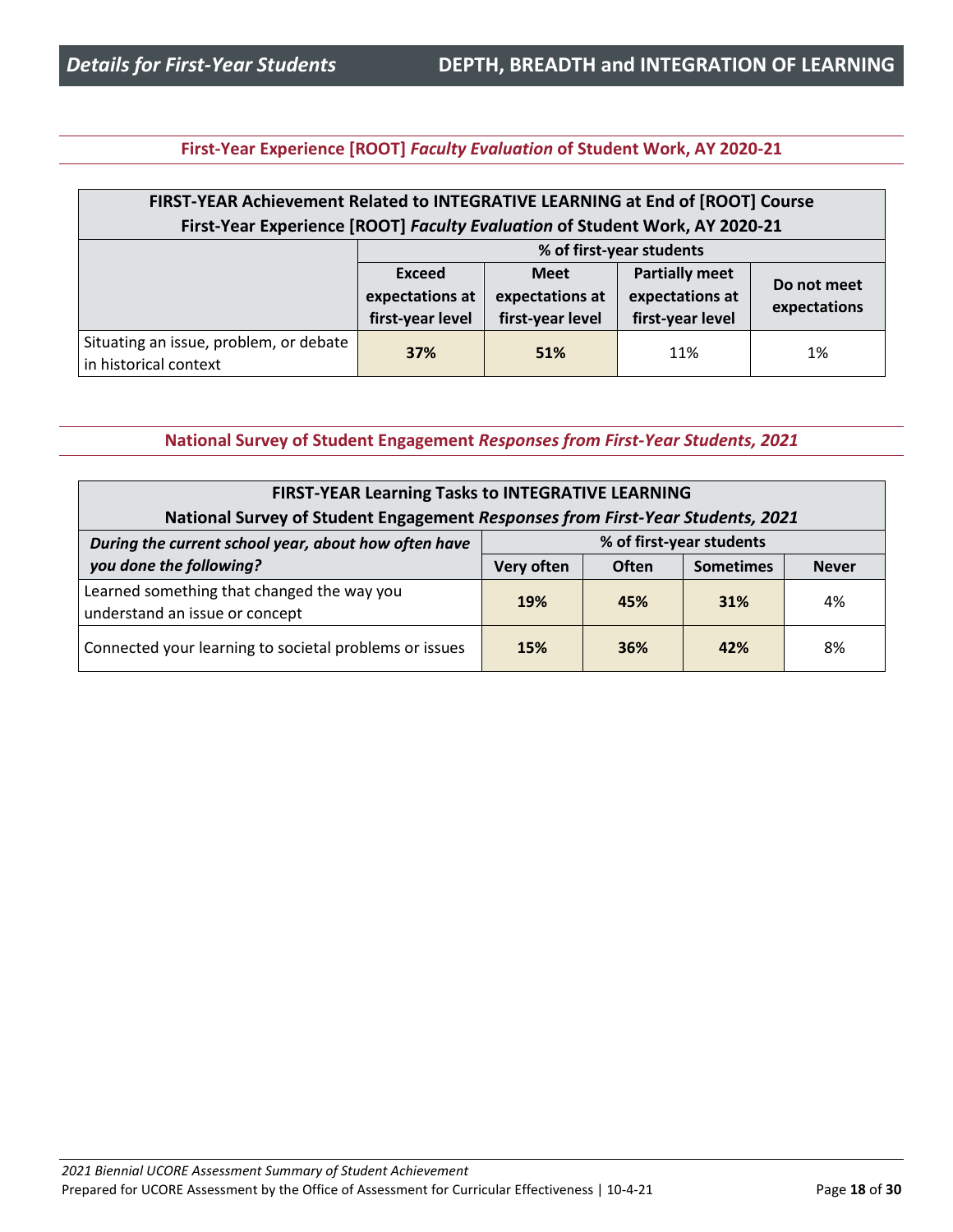# **ORAL COMMUNICATION**

<span id="page-18-0"></span>*UCORE-designated courses advance Oral Communication, a sub-goal of the Communication Learning Goal, as appropriate to the designator, with a minimum of three credit hours in UCORE-designated courses that include instruction and/or engagement with Oral Communication (see UCORE's [Curriculum webpages](https://ucore.wsu.edu/faculty/the-ucore-curriculum/) for more information). Students develop Oral Communication skills through small-group discussion and debate in the required first-year experience course [ROOT] and students may complete a first-year foundational Communication [COMM] course, which focus on non-written mediums (note: students can take a second [WRTG] course instead of a [COMM] course). Oral Communication may be included in the senior capstone experience course [CAPS] as appropriate to the course and discipline.*

**WSU Learning Goal**: Graduates will communicate successfully with audiences through written, oral, and other media as appropriate for the audience and purpose. *Graduates may demonstrate communication skills by:*

- Analyzing how circumstances, background, values, interests and needs shape communication sent and received.
- Tailoring messages to audiences according to purpose, occasion, and technology used.
- Expressing concepts, propositions, and beliefs in coherent, concise, and technically correct form.
- Choosing appropriate communication media and technology.
- Speaking confidently and effectively in front of groups.
- Following social & disciplinary norms for individual and small group interactions, which includes active listening.

# *SENIORS: Evidence of Student Learning*

**SUMMARY: In UCORE [CAPS] courses that include Oral Communication, faculty assessments show that most seniors (89%) meet or exceed faculty expectations at the graduating undergraduate level for Oral Communication. Additionally, most seniors (91%) responding to NSSE report that the WSU experience contributes to knowledge, skills, and development in speaking clearly and effectively.**

# **UCORE Capstone [CAPS]** *Faculty Assessment* **of Student Learning, AY 2019-20**

# **% of SENIORS Meeting or Exceeding Expectations for ORAL COMMUNICATION**

| Oral Communication | AY19-20 (2764 seniors) |  | -89% |
|--------------------|------------------------|--|------|
|                    | AY17-18 (2372 seniors) |  | 85%  |
|                    |                        |  |      |

Note: In AY19-20, instructors used a revised version of the CAPS report form that included descriptors of student performance for *meets expectations for graduating senior; AY18-19 results (not shown) are incomplete due to testing of the descriptors*

### **National Survey of Student Engagement** *Responses from Seniors***, 2021**

### **% of SENIORS Perceiving Gains Related to ORAL COMMUNICATION**

| Speaking clearly and effectively | 2021 (1473 seniors) | 91% |
|----------------------------------|---------------------|-----|
|                                  | 2019 (1427 seniors) | 89% |
|                                  | 2017 (1205 seniors) | 90% |
|                                  |                     |     |

0 0.2 0.4 0.6 0.8 1 *Note: Includes seniors that responded "some," "quite a bit," or "very much"*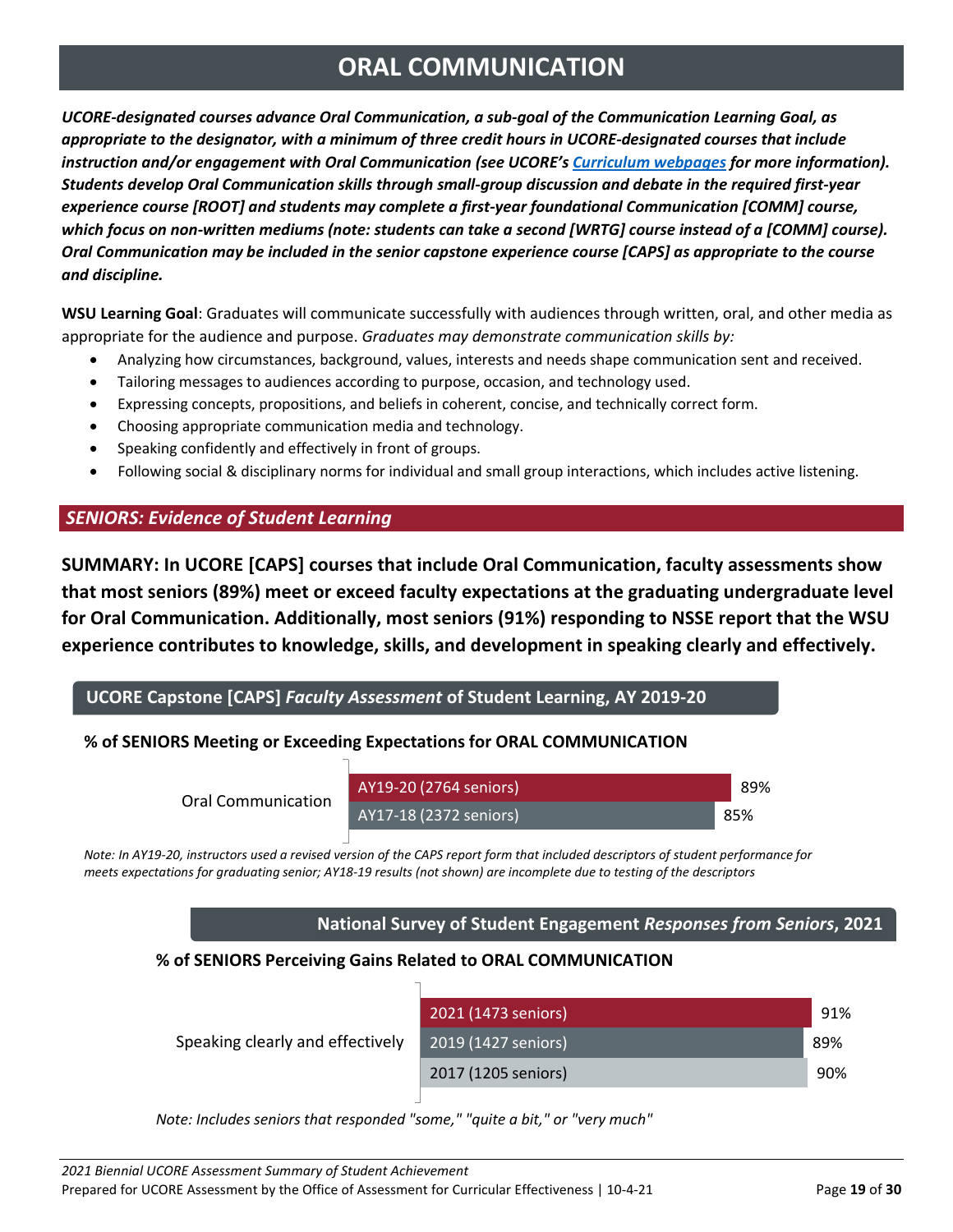### **UCORE Capstone [CAPS]** *Faculty Assessment* **of Student Learning, AY 2019-20**

| SENIOR Achievement of ORAL COMMUNICATION at End of [CAPS] Course                                     |     |    |    |  |
|------------------------------------------------------------------------------------------------------|-----|----|----|--|
| <b>UCORE Capstone [CAPS] Faculty Assessment of Student Learning, AY 2019-20</b>                      |     |    |    |  |
| % of seniors                                                                                         |     |    |    |  |
| <b>Partially meet</b><br><b>Exceed expectations at</b><br><b>Meet expectations at</b><br>Do not meet |     |    |    |  |
| graduating level<br>graduating level<br>expectations<br>expectations                                 |     |    |    |  |
| 30%                                                                                                  | 59% | 9% | 2% |  |

Note: Not all UCORE [CAPS] courses require students demonstrate Oral Communication. Offered to all seniors, NSSE results related to Oral Communication (below) may come from a broader sample of students.

This AY 2019-20 [CAPS] assessment for Oral Communication includes 83 of the 104 reports submitted for primarily senior [CAPS] courses (>90% seniors), which represents approximately 2,764 seniors. In these reports, instructors indicated that roughly 87% of these seniors were in [CAPS] courses with primarily majors enrolled (>90% majors in the [CAPS] course or section). AY 2019-20 primarily senior [CAPS] courses (>90% seniors) that required students to demonstrated Oral Communication included these course prefixes: AFS, AG\_ED, AMDT, ANIM\_SCI, ANTH, BIO\_ENG, BIOLOGY, CHE, COM, COMSOC, CPT\_S, CS, DTC, E\_E, ECE, ECONS, ENGR, ENTRP, H\_D, HBM, HISTORY, I\_D, KINES, LND\_ARCH, MATH, MBIOS, ME, MECH, MGMT, NEP, NEUROSCI, NURS, POL\_S, SHS, SOC, SOE, SPMGT, TCH\_LRN, VIT\_ENOL.

| <b>SENIOR Perceived Gains Related to ORAL COMMUNICATION</b><br>National Survey of Student Engagement Responses from Seniors, 2021              |                                                                        |     |     |    |
|------------------------------------------------------------------------------------------------------------------------------------------------|------------------------------------------------------------------------|-----|-----|----|
| How much has your experience at this institution<br>contributed to your knowledge, skills, and<br>personal development in the following areas? | % of seniors<br>Quite a bit<br>Very much<br><b>Very little</b><br>Some |     |     |    |
| Speaking clearly and effectively                                                                                                               | 27%                                                                    | 38% | 26% | 9% |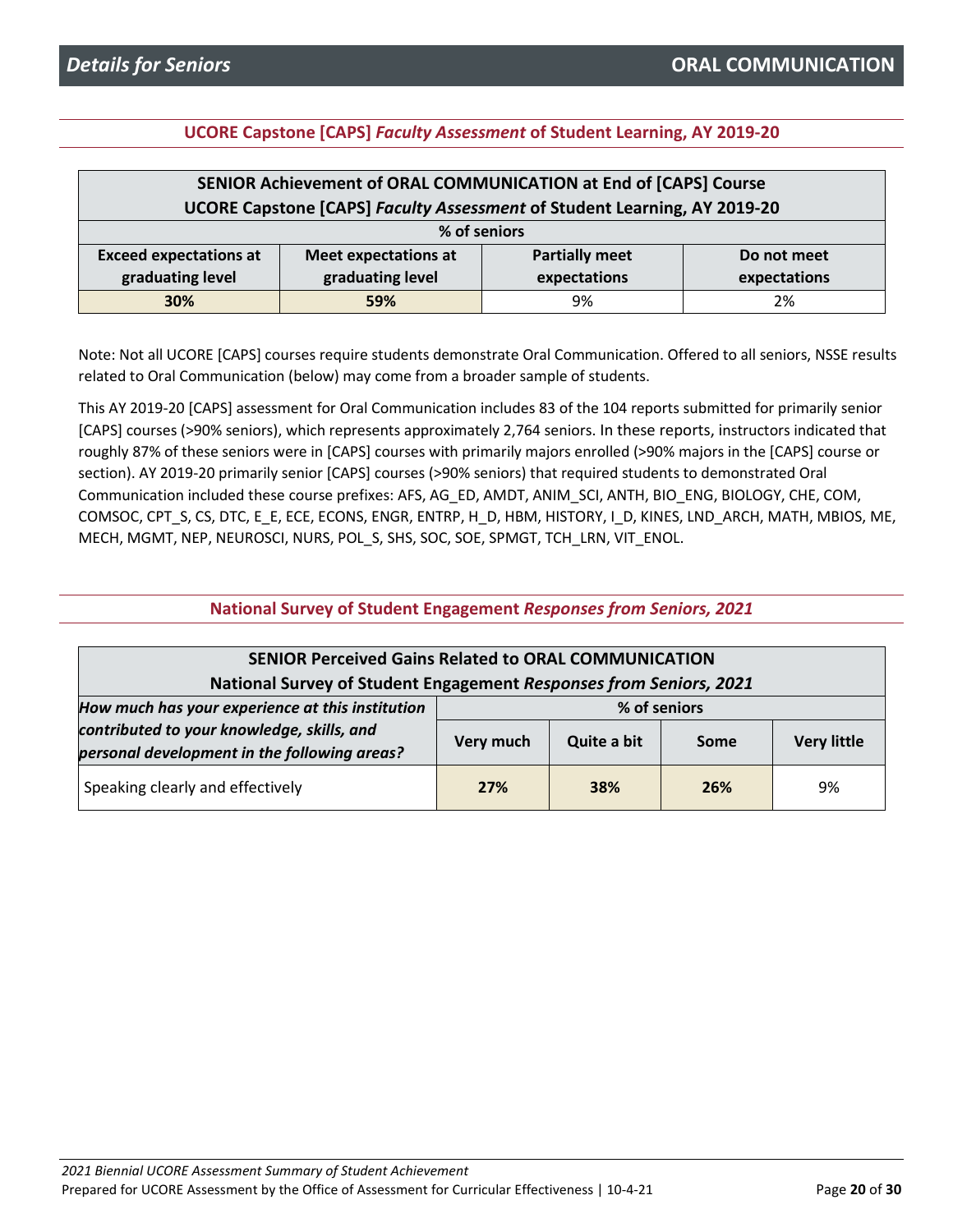**SUMMARY: Nearly all first-year students (96%) responding to NSSE report that they contribute to course discussions, and most (64%) report that they give course presentations.**

**National Survey of Student Engagement** *Responses from First-Year Students, 2021*

**% of FIRST-YEARS Completing Learning Tasks Related to ORAL COMMUNICATION**

| Asked questions or contributed to<br>course discussions in other ways | 2021 (1038 first-year students)<br>2019 (1198 first-year students)<br>2017 (1175 first-year students) |                   | 96%<br>96%<br>95% |
|-----------------------------------------------------------------------|-------------------------------------------------------------------------------------------------------|-------------------|-------------------|
| Given a course presentation                                           | 2021 (1038 first-year students)<br>2019 (1198 first-year students)<br>2017 (1175 first-year students) | 64%<br>77%<br>71% |                   |

0 0.2 0.4 0.6 0.8 1 *Note: Includes first-year students that responded "sometimes," "often," or "very often"*

### **Details: National Survey of Student Engagement** *Responses from First-Year Students, 2021*

| <b>FIRST-YEAR Learning Tasks Related to ORAL COMMUNICATION</b><br>National Survey of Student Engagement Responses from First-Year Students, 2021 |            |                          |                  |              |
|--------------------------------------------------------------------------------------------------------------------------------------------------|------------|--------------------------|------------------|--------------|
| During the current school year, about how often have                                                                                             |            | % of first-year students |                  |              |
| you done the following?                                                                                                                          | Very often | <b>Often</b>             | <b>Sometimes</b> | <b>Never</b> |
| Asked questions or contributed to course discussions in<br>other ways                                                                            | 17%        | 34%                      | 45%              | 4%           |
| Given a course presentation                                                                                                                      | 4%         | 13%                      | 47%              | 36%          |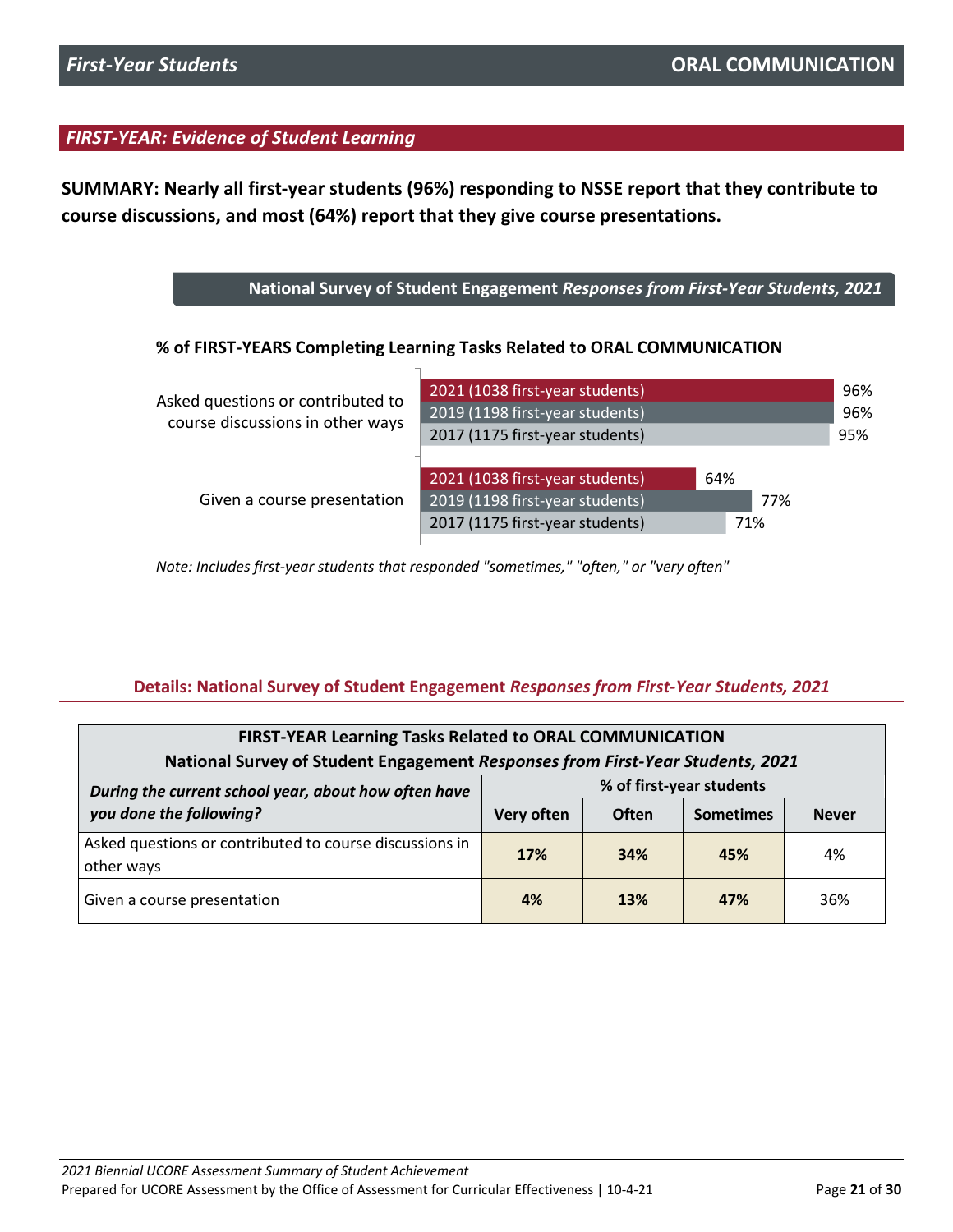# **QUANTITATIVE REASONING**

<span id="page-21-0"></span>*UCORE-designated courses advance Quantitative Reasoning as appropriate to the designator, with a minimum of 13 credit hours in UCORE-designated courses that include instruction and/or engagement with Quantitative Reasoning (see UCORE's [Curriculum webpages](https://ucore.wsu.edu/faculty/the-ucore-curriculum/) for more information). Students complete a first-year foundational Quantitative Reasoning [QUAN] requirement. Inquiry in the Social Sciences [SSCI] and Natural Sciences [BSCI][PSCI] courses are also required to advance the Quantitative Reasoning Learning Goal. Quantitative Reasoning may be included in the senior capstone experience course [CAPS] as appropriate to the course and discipline.*

**WSU Learning Goal**: Graduates will solve quantitative problems from a wide variety of authentic contexts and everyday life situations. *Graduates may demonstrate quantitative and symbolic reasoning by:*

- Explaining information presented in mathematical forms (e.g., equations, graphs, diagrams, tables, and words).
- Converting relevant information into various mathematical forms (e.g., equations, graphs, diagrams, tables, and words).
- Applying quantitative principles and methods in the solution of problems.
- Making judgments and drawing appropriate conclusions based on the quantitative analysis of data, while recognizing the limits of this analysis.
- Identifying and evaluating important assumptions in estimation, modeling, and data analysis.
- Expressing quantitative evidence in support of the argument or purpose of work (in terms of what evidence is used and how it is formatted, presented, and contextualized).

# *SENIORS: Evidence of Student Learning*

**SUMMARY: In UCORE [CAPS] courses that include Quantitative Reasoning, faculty assessments show that most seniors (84%) meet or exceed faculty expectations at the graduating undergraduate level for Quantitative Reasoning. Additionally, most seniors (94%) responding to NSSE report that the WSU experience contributes to knowledge, skills, and development in analyzing numerical information.**

**UCORE Capstone [CAPS]** *Faculty Assessment* **of Student Learning, AY 2020-21**

# **% of SENIORS Meeting or Exceeding Expectations for QUANTITATIVE REASONING**

Quantitative Reasoning

AY20-21 (2055 seniors) AY17-18 (1558 seniors) 80%

84%

Note: In AY20-21, instructors used a revised version of the CAPS report form that included descriptors of student performance for *meets expectations for graduating senior; AY18-19 results (not shown) are incomplete due to testing of the descriptors*

**National Survey of Student Engagement** *Responses from Seniors***, 2021**

# **% of SENIORS Perceiving Gains Related to QUANTITATIVE REASONING**

| 2021 (1473 seniors) | 94% |
|---------------------|-----|
| 2019 (1427 seniors) | 94% |
| 2017 (1205 seniors) | 92% |
|                     |     |

0 0.2 0.4 0.6 0.8 1 *Note: Includes seniors that responded "some," "quite a bit," or "very much"*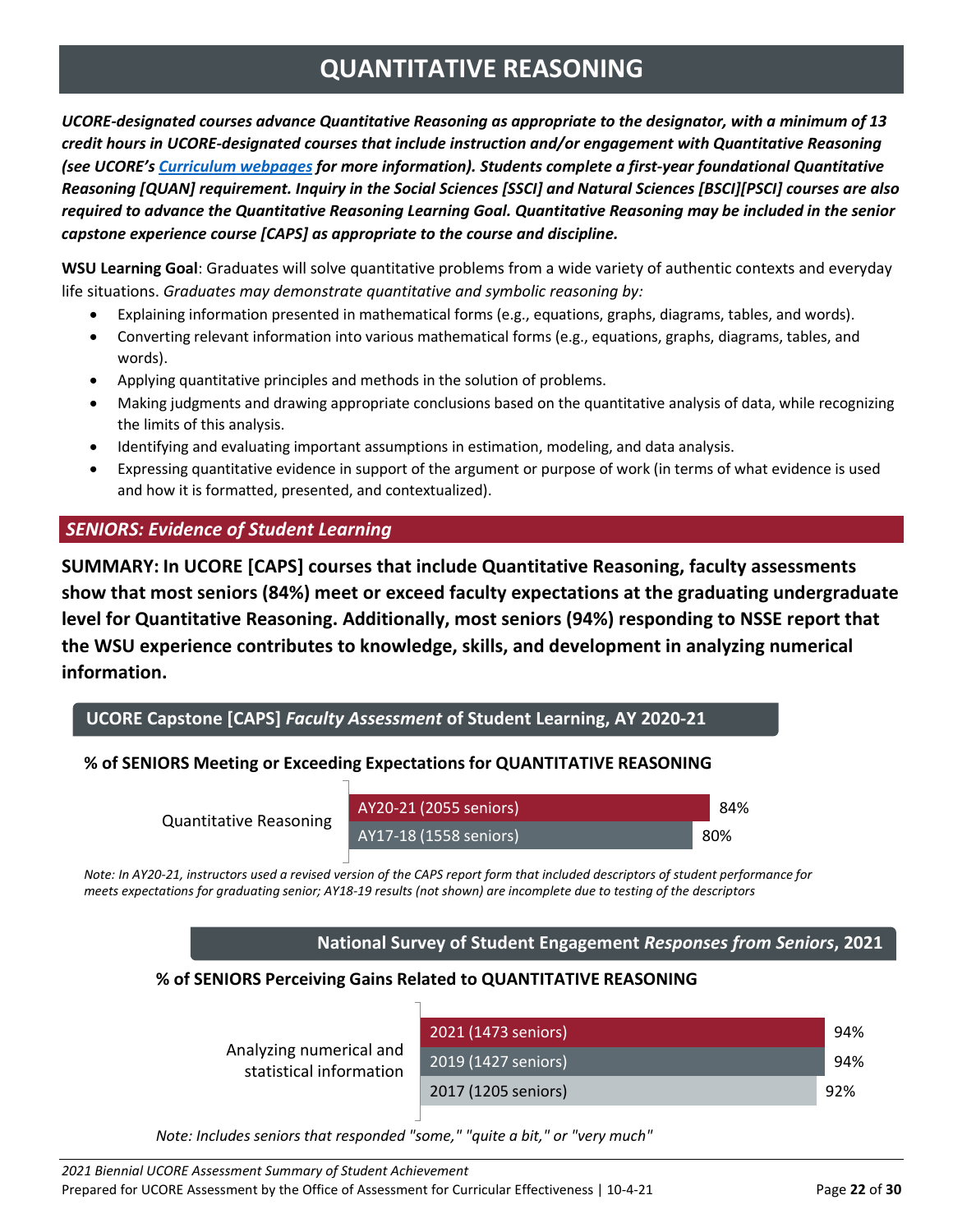### **UCORE Capstone [CAPS]** *Faculty Assessment* **of Student Learning, AY 2020-21**

| SENIOR Achievement of QUANTITATIVE REASONING at End of [CAPS] Course                                 |     |     |    |  |
|------------------------------------------------------------------------------------------------------|-----|-----|----|--|
| UCORE Capstone [CAPS] Faculty Assessment of Student Learning, AY 2020-21                             |     |     |    |  |
| % of seniors                                                                                         |     |     |    |  |
| <b>Partially meet</b><br><b>Exceed expectations at</b><br><b>Meet expectations at</b><br>Do not meet |     |     |    |  |
| graduating level<br>graduating level<br>expectations<br>expectations                                 |     |     |    |  |
| 26%                                                                                                  | 58% | 11% | 5% |  |

Note: Not all UCORE [CAPS] courses require students demonstrate Quantitative Reasoning. Offered to all seniors, NSSE results related to Quantitative Reasoning (below) may come from a broader sample of students.

This AY 2020-21 [CAPS] assessment for Quantitative Reasoning includes 57 of the 109 reports submitted for primarily senior [CAPS] courses (>90% seniors), which represents approximately 2,055 seniors. In these reports, instructors indicated that roughly 81% of these seniors were in [CAPS] courses with primarily majors enrolled (>90% majors in the [CAPS] course or section). AY 2020-21 primarily senior [CAPS] courses (>90% seniors) that required students to demonstrated Quantitative Reasoning included these course prefixes: AMDT, ANIM\_SCI, ASTRONOM, BIO\_ENG, BIOLOGY, CHE, COM, COMSOC, CPT\_S, CROP\_SCI, CS, DATA, E\_E, ECE, ECONS, ENGR, ENTRP, FINE\_ART, HBM, HORT, KINES, MATH, MBIOS, ME, MECH, MGMT, NURS, PSYCH, SOE, VIT\_ENOL.

**National Survey of Student Engagement** *Responses from Seniors, 2021*

| <b>SENIOR Perceived Gains Related to QUANTITATIVE REASONING</b><br>National Survey of Student Engagement Responses from Seniors, 2021 |              |             |      |                    |
|---------------------------------------------------------------------------------------------------------------------------------------|--------------|-------------|------|--------------------|
| How much has your experience at this institution                                                                                      | % of seniors |             |      |                    |
| contributed to your knowledge, skills, and personal<br>development in the following areas?                                            | Very much    | Quite a bit | Some | <b>Very little</b> |
| Analyzing numerical and statistical information                                                                                       | 36%          | 36%         | 22%  | 6%                 |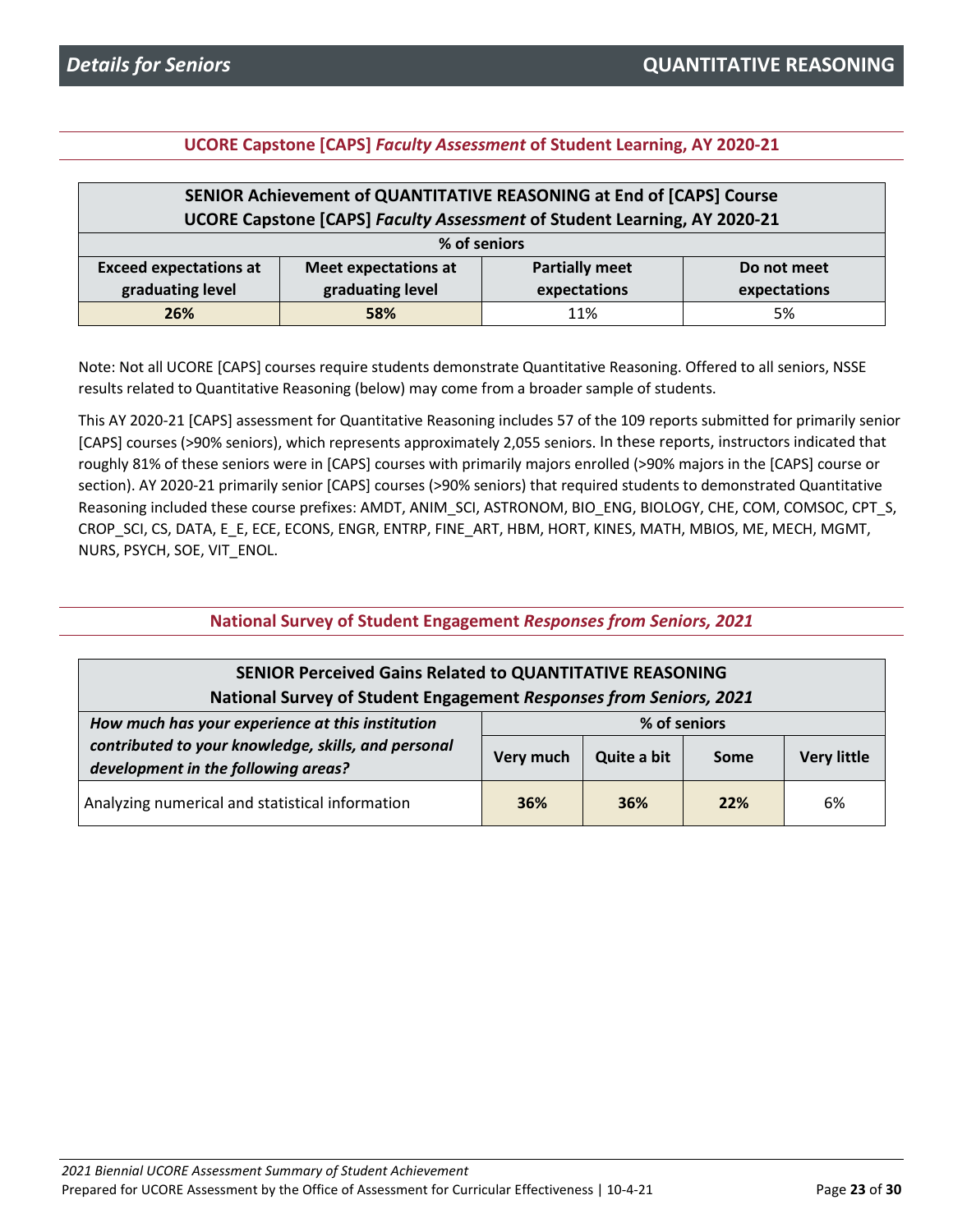**SUMMARY: Most first-year students responding to NSSE report that they reach conclusions based on their own analysis of numerical information (89%), evaluate what other have concluded from numerical information (84%), and use numerical information to examine real-world problems (84%).**

| National Survey of Student Engagement Responses from First-Year Students, 2021 |                                                                                                       |                   |  |  |
|--------------------------------------------------------------------------------|-------------------------------------------------------------------------------------------------------|-------------------|--|--|
| % of FIRST-YEARS Completing Learning Tasks Related to QUANTITATIVE REASONING   |                                                                                                       |                   |  |  |
| Reached conclusions based on your own                                          | 2021 (1038 first-year students)                                                                       | 89%               |  |  |
| analysis of numerical information                                              | 2019 (1198 first-year students)                                                                       | 91%               |  |  |
| (numbers, graphs, statistics, etc.)                                            | 2017 (1175 first-year students)                                                                       | 92%               |  |  |
| Evaluated what others have concluded<br>from numerical information             | 2021 (1038 first-year students)<br>2019 (1198 first-year students)<br>2017 (1175 first-year students) | 84%<br>86%<br>85% |  |  |
| Used numerical information to examine a                                        | 2021 (1038 first-year students)                                                                       | 84%               |  |  |
| real-world problem or issue (public health,                                    | 2019 (1198 first-year students)                                                                       | 82%               |  |  |
| climate change, unemployment, etc.)                                            | 2017 (1175 first-year students)                                                                       | 85%               |  |  |

0 0.2 0.4 0.6 0.8 1 *Note: Includes first-year students that responded "sometimes," "often," or "very often"*

### **Details: National Survey of Student Engagement** *Responses from First-Year Students, 2021*

| FIRST-YEAR Learning Tasks Related to QUANTITATIVE REASONING                                                                                                   |            |            |     |              |
|---------------------------------------------------------------------------------------------------------------------------------------------------------------|------------|------------|-----|--------------|
| National Survey of Student Engagement Responses from First-Year Students, 2021                                                                                |            |            |     |              |
| % of first-year students<br>During the current school year, about how often have<br>you done the following?<br><b>Often</b><br>Very often<br><b>Sometimes</b> |            |            |     |              |
|                                                                                                                                                               |            |            |     | <b>Never</b> |
| Reached conclusions based on your own analysis of                                                                                                             | 14%        | 38%        | 37% | 11%          |
| numerical information (numbers, graphs, statistics, etc.)                                                                                                     |            |            |     |              |
| Evaluated what others have concluded from numerical                                                                                                           | 8%         | <b>30%</b> | 46% | 16%          |
| information                                                                                                                                                   |            |            |     |              |
| Used numerical information to examine a real-world                                                                                                            |            |            |     |              |
| problem or issue (unemployment, climate change,                                                                                                               | <b>10%</b> | 30%        | 43% | 16%          |
| public health, etc.)                                                                                                                                          |            |            |     |              |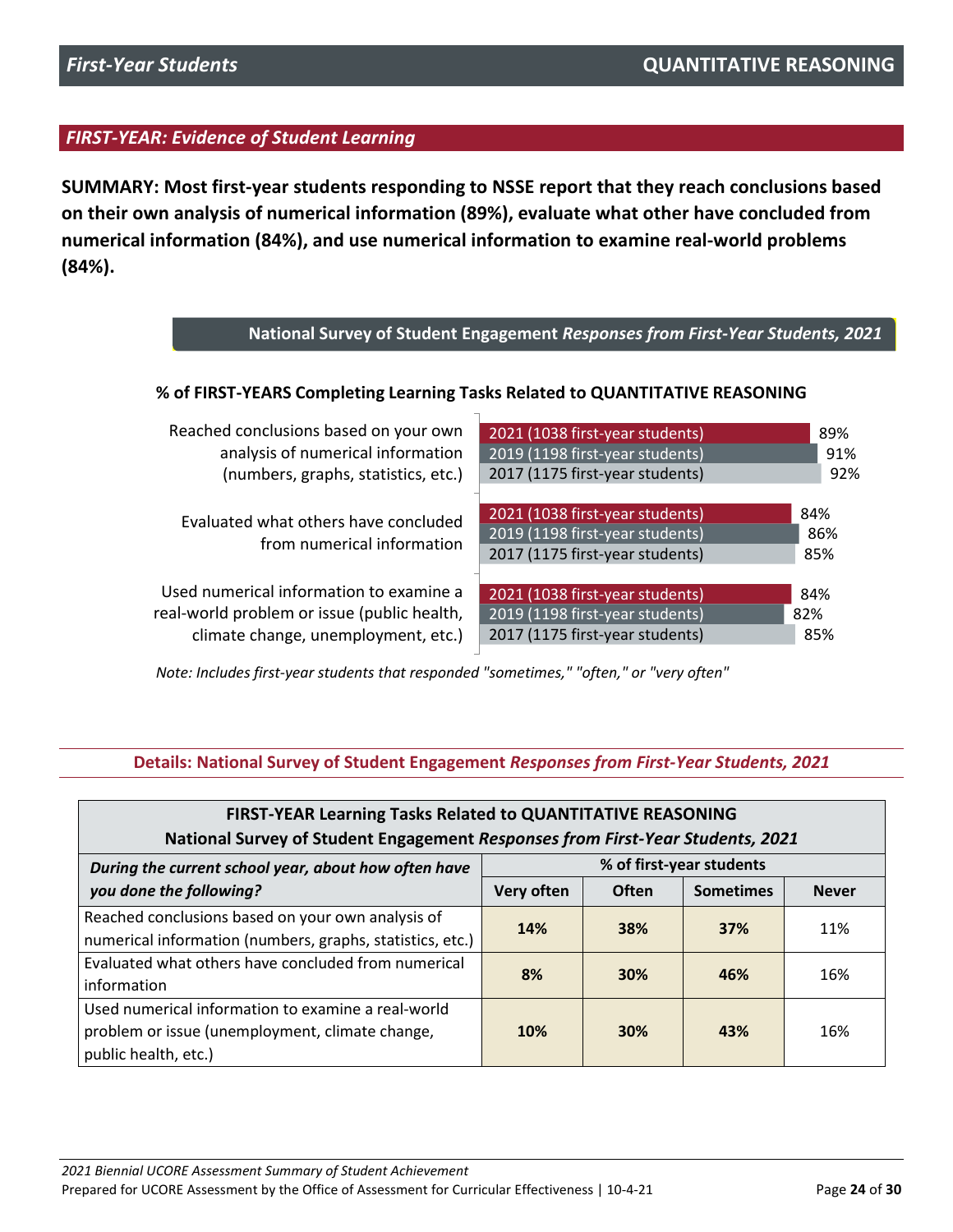# **SCIENTIFIC LITERACY**

<span id="page-24-0"></span>*UCORE-designated courses advance Scientific Literacy as appropriate to the designator, with a minimum of seven credit hours in UCORE-designated courses that include instruction and/or engagement with Scientific Literacy (see UCORE's [Curriculum webpages](https://ucore.wsu.edu/faculty/the-ucore-curriculum/) for more information). Inquiry in the Natural Sciences [BSCI][PSCI] courses are required to advance the Scientific Literacy Learning Goal. Scientific Literacy may be included in the senior capstone experience course [CAPS] as appropriate to the course and discipline.*

**WSU Learning Goal**: Graduates will have a basic understanding of major scientific concepts and processes required for personal decision-making, participation in civic affairs, economic productivity and global stewardship. *Graduates may demonstrate scientific literacy by:*

- Identifying scientific issues underlying global, national, local and personal decisions and communicating positions that are scientifically and technologically informed.
- Evaluating the quality of scientific and health-related information on the basis of its source and the methods used to generate it.
- Posing and evaluating arguments based on evidence and applying conclusions from such arguments.
- Recognizing the societal benefits and risks associated with scientific and technological advances.

### *SENIORS: Evidence of Student Learning*

**SUMMARY: In UCORE [CAPS] courses that include Scientific Literacy, faculty show that most seniors (85%) meet or exceed faculty expectations at the graduating undergraduate level for Scientific Literacy.** 

**UCORE Capstone [CAPS]** *Faculty Assessment* **of Student Learning, AY 2020-21**

### **% of SENIORS Meeting or Exceeding Expectations for SCIENTIFIC LITERACY**

٦

Scientific Literacy

| AY20-21 (2075 seniors)  | 85% |
|-------------------------|-----|
| $AY17-18(1601$ seniors) | 86% |

Note: In AY20-21, instructors used a revised version of the CAPS report form that included descriptors of student performance for *meets expectations for graduating senior; AY18-19 results (not shown) are incomplete due to testing of the descriptors*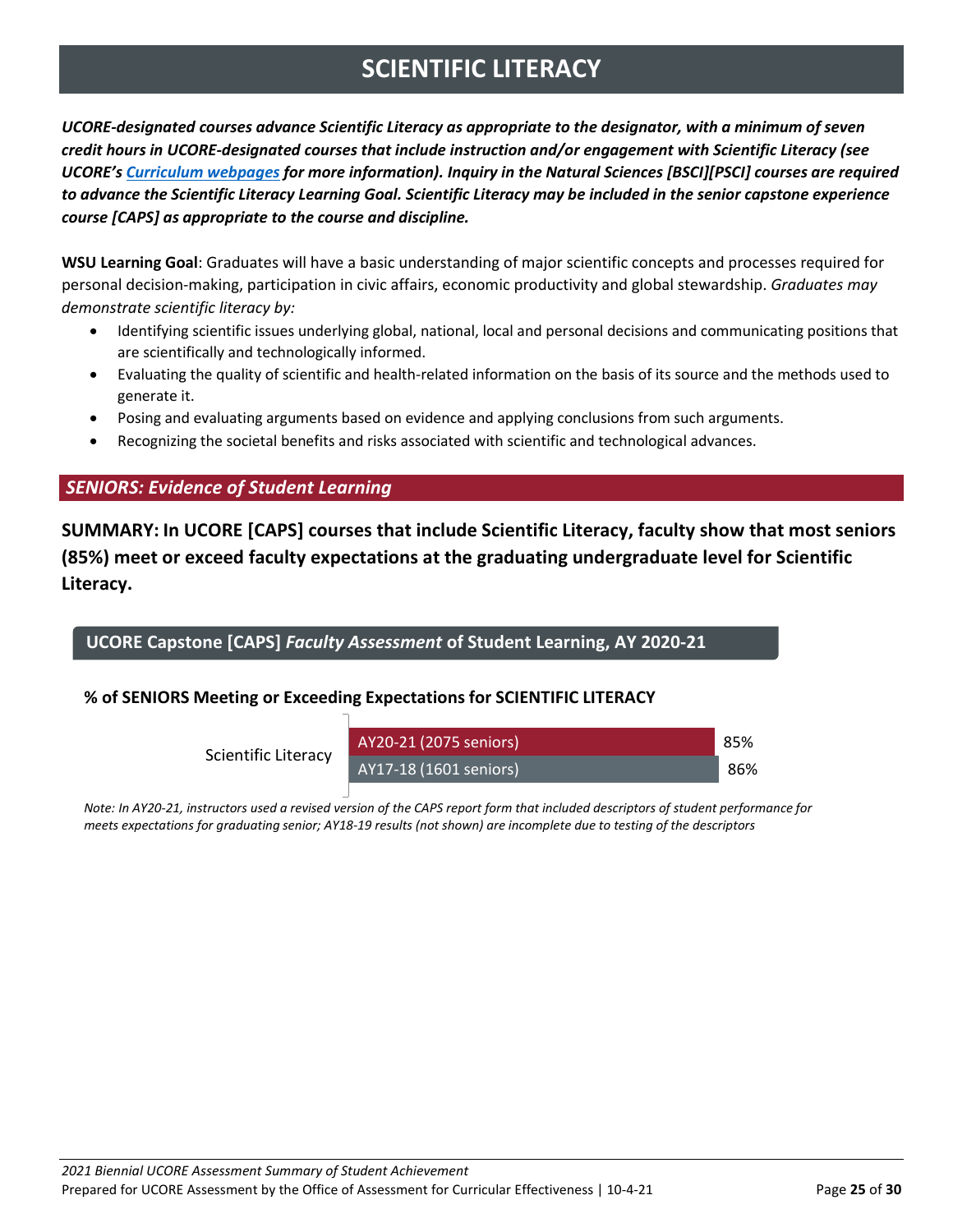### **UCORE Capstone [CAPS]** *Faculty Assessment* **of Student Learning, AY 2020-21**

| SENIOR Achievement of SCIENTIFIC LITERACY at End of [CAPS] Course                                    |     |     |    |  |
|------------------------------------------------------------------------------------------------------|-----|-----|----|--|
| UCORE Capstone [CAPS] Faculty Assessment of Student Learning, AY 2020-21                             |     |     |    |  |
| % of seniors                                                                                         |     |     |    |  |
| <b>Exceed expectations at</b><br><b>Partially meet</b><br><b>Meet expectations at</b><br>Do not meet |     |     |    |  |
| graduating level<br>graduating level<br>expectations<br>expectations                                 |     |     |    |  |
| 27%                                                                                                  | 58% | 12% | 3% |  |

Note: Not all UCORE [CAPS] courses require students demonstrate Scientific Literacy. This AY 2020-21 [CAPS] assessment for Scientific Literacy includes 62 of the 109 reports submitted for primarily senior [CAPS] courses (>90% seniors), which represents approximately 2,075 seniors. In these reports, instructors indicated that roughly 86% of these seniors were in [CAPS] courses with primarily majors enrolled (>90% majors in the [CAPS] course or section). AY 2020-21 primarily senior [CAPS] courses (>90% seniors) that required students to demonstrated Scientific Literacy included these course prefixes: AG\_ED, AMDT, ANIM\_SCI, ANTH, ASTRONOM, BIO\_ENG, BIOLOGY, CHE, CHEM, COM, COMSOC, CPT\_S, CROP\_SCI, CS, DATA, DTC, E\_E, ECE, ECONS, ENGR, ENTRP, HBM, HORT, KINES, MBIOS, ME, MGMT, NEP, NEUROSCI, NURS, PSYCH, SOC, SOE.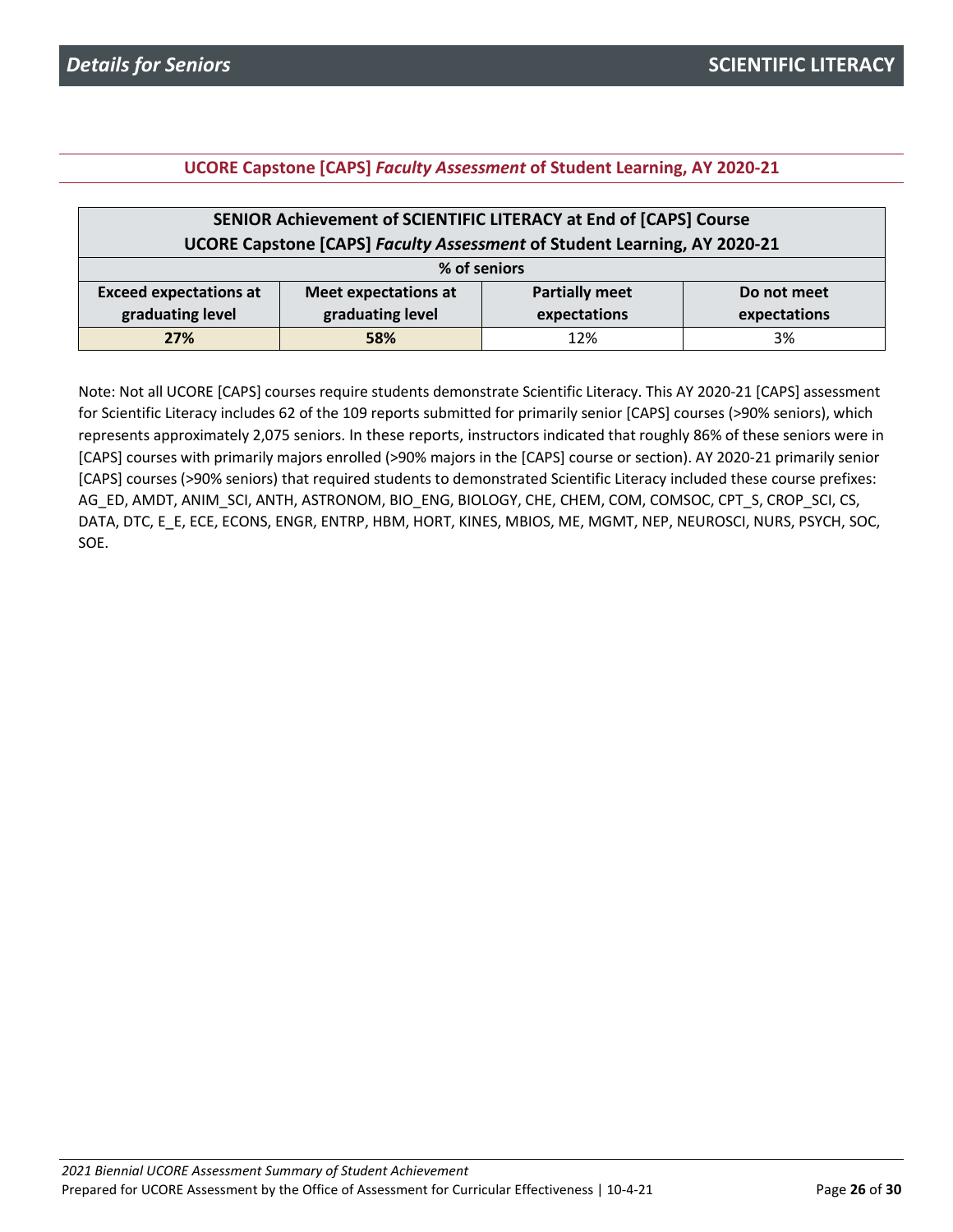# **DIVERSITY**

<span id="page-26-0"></span>*UCORE-designated courses advance Diversity as appropriate to the designator, with a minimum of six credit hours in UCORE-designated courses that include instruction and/or engagement with Diversity (see UCORE'[s Curriculum](https://ucore.wsu.edu/faculty/the-ucore-curriculum/)  [webpages](https://ucore.wsu.edu/faculty/the-ucore-curriculum/) for more information). The required first-year experience course [ROOT] is required to advance the Diversity Learning Goal and students also complete a [DIVR] course requirement. Diversity may be included in the senior capstone experience course [CAPS] as appropriate to the course and discipline.*

**WSU Learning Goal**: Graduates will understand, respect and interact constructively with others of similar and diverse cultures, values, and perspectives. *Graduates may demonstrate their recognition of diverse cultures, values, and perspectives by:*

- Moving beyond perception-based comparisons, prior knowledge, and individual experiences to understand how social positioning and cultural differences and/or interrelations are constructed.
- Recognizing how factors including history; politics; economics; systems of discrimination and inequality; structures of power and privilege; and/or cultural values, beliefs, and practices determine social and cultural conditions.
- Using vocabulary, language, concepts, and/or theoretical models to engage and analyze how social realities are shaped and how stereotypes are created by cultural and socio-economic differences in the US and/or globally.
- Analyzing and critiquing the cultural and social underpinnings of knowledge claims about individuals and groups and their relations to one another.
- Assessing one's own core values, cultural assumptions, and biases in relation to those held by other individuals, cultures, and societies.

# *SENIORS: Evidence of Student Learning*

**SUMMARY: In UCORE [CAPS] courses that include Diversity, faculty assessments show that most seniors (91%) meet or exceed faculty expectations at the graduating undergraduate level for Diversity. Additionally, most seniors (88%) responding to NSSE report that the WSU experience contributes to knowledge, skills, and development in understanding people of other backgrounds.** 

# **UCORE Capstone [CAPS]** *Faculty Assessment* **of Student Learning, AY 2019-20**

# **% of SENIORS Meeting or Exceeding Expectations for DIVERSITY**



Note: In AY19-20, instructors used a revised version of the CAPS report form that included descriptors of student performance for *meets expectations for graduating senior; AY18-19 results (not shown) are incomplete due to testing of the descriptors*

# **National Survey of Student Engagement** *Responses from Seniors***, 2021**

### **% of SENIORS Perceiving Gains Related to DIVERSITY**

| Understanding people of other backgrounds       | 2021 (1473 seniors) | 88% |
|-------------------------------------------------|---------------------|-----|
| (economic, racial/ethnic, political, religious, | 2019 (1427 seniors) | 86% |
| nationality, etc.)                              | 2017 (1205 seniors) | 88% |

0 0.2 0.4 0.6 0.8 1 *Note: Includes seniors that responded "some," "quite a bit," or "very much"*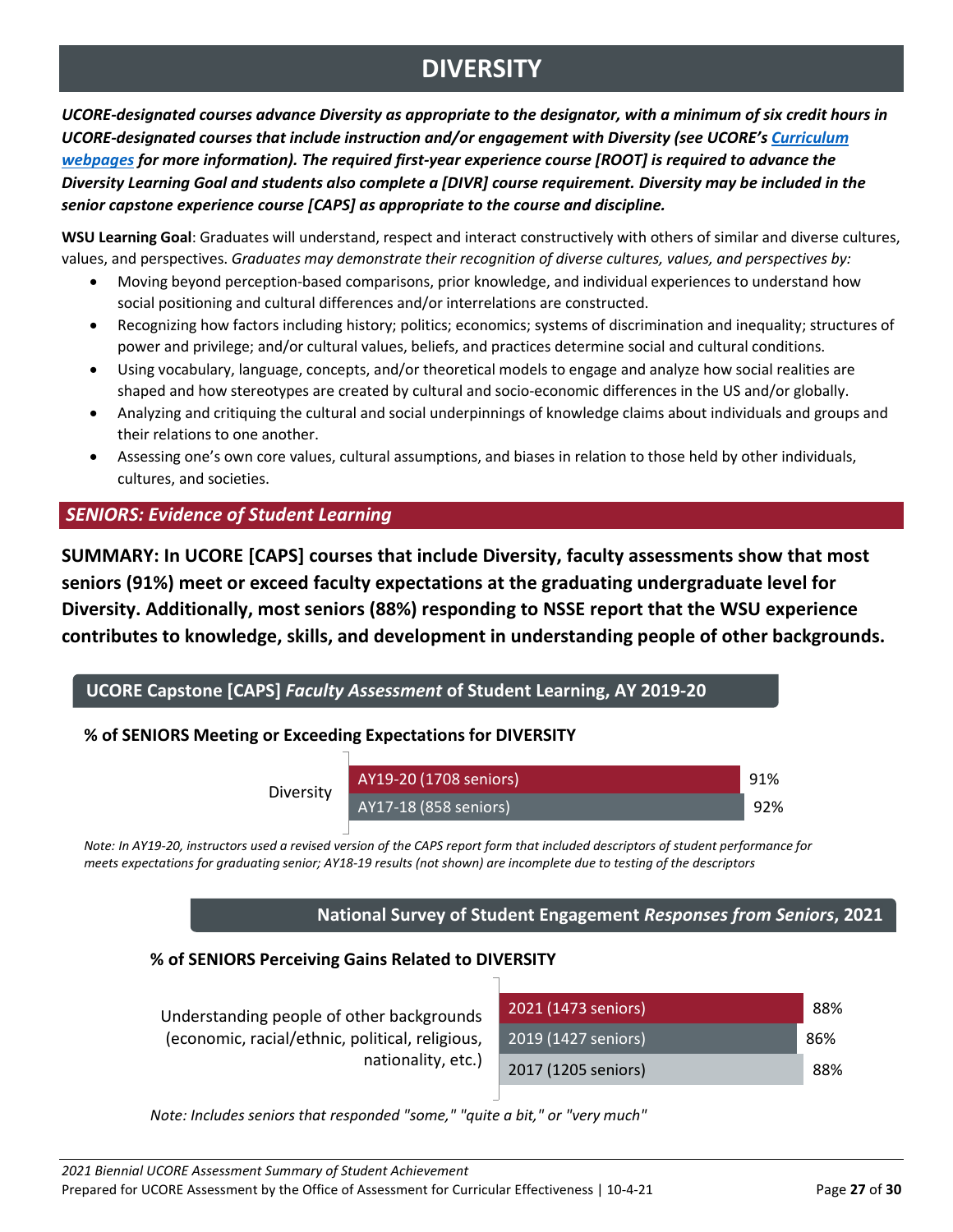### **UCORE Capstone [CAPS]** *Faculty Assessment* **of Student Learning, AY 2019-20**

| SENIOR Achievement of DIVERSITY at End of [CAPS] Course                                       |     |    |    |  |
|-----------------------------------------------------------------------------------------------|-----|----|----|--|
| UCORE Capstone [CAPS] Faculty Assessment of Student Learning, AY 2019-20                      |     |    |    |  |
| % of seniors                                                                                  |     |    |    |  |
| <b>Exceed expectations at</b><br><b>Partially meet</b><br>Meet expectations at<br>Do not meet |     |    |    |  |
| graduating level<br>graduating level<br>expectations<br>expectations                          |     |    |    |  |
| 40%                                                                                           | 51% | 7% | 2% |  |

Note: Not all UCORE [CAPS] courses require students demonstrate Diversity. Offered to all seniors, NSSE results related to Diversity (below) may come from a broader sample of students.

This AY 2019-20 [CAPS] assessment for Diversity includes 50 of the 104 reports submitted for primarily senior [CAPS] courses (>90% seniors), which represents approximately 1,708 seniors. In these reports, instructors indicated that roughly 82% of these seniors were in [CAPS] courses with primarily majors enrolled (>90% majors in the [CAPS] course or section). AY 2019-20 primarily senior [CAPS] courses (>90% seniors) that required students to demonstrated Diversity included these course prefixes: AG\_ED, AMDT, ANIM\_SCI, ANTH, COM, COMSOC, CRM\_J, DTC, E\_E, ECE, ENTRP, FINE\_ART, H\_D, HBM, HISTORY, KINES, MBIOS, ME, MGMT, NEP, NURS, PSYCH, SHS, SOC, SOE, SPMGT, TCH\_LRN, WOMEN\_ST.

| <b>National Survey of Student Engagement Responses from Seniors, 2021</b> |                                                                  |             |      |                    |
|---------------------------------------------------------------------------|------------------------------------------------------------------|-------------|------|--------------------|
| <b>SENIOR Perceived Gains Related to DIVERSITY</b>                        |                                                                  |             |      |                    |
| National Survey of Student Engagement Responses from Seniors, 2021        |                                                                  |             |      |                    |
|                                                                           | How much has your experience at this institution<br>% of seniors |             |      |                    |
| contributed to your knowledge, skills, and personal                       | Very much                                                        | Quite a bit | Some | <b>Very little</b> |
| development in the following areas?                                       |                                                                  |             |      |                    |
| Understanding people of other backgrounds (economic,                      | 28%                                                              | 32%         | 28%  | 12%                |
| racial/ethnic, political, religious, nationality, etc.)                   |                                                                  |             |      |                    |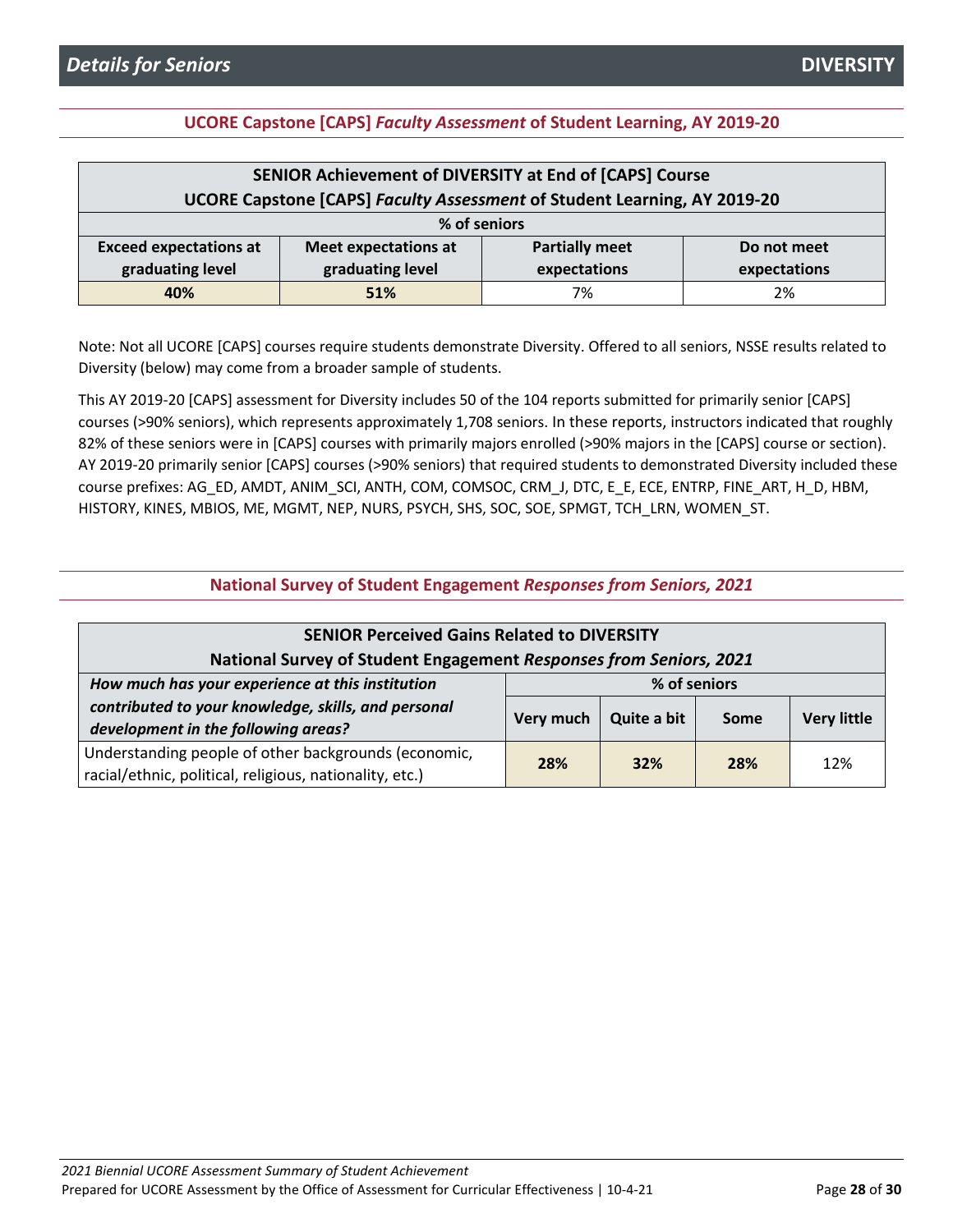**SUMMARY: In their UCORE [ROOT] course, students address themes of inequality and diverse ways of thinking – faculty assessments show that most first-year students (83%) meet or exceed faculty expectations for demonstrating an understanding of cultural worldview frameworks at the first-year level. Additionally, most first-year students (91%) responding to NSSE report that they include diverse perspectives in course discussions or assignments.** 

### **First-Year Experience [ROOT]** *Faculty Evaluation* **of Student Work, AY 2019-20**

### **% of FIRST-YEARS Meeting or Exceeding Expectations for DIVERSITY**



### **National Survey of Student Engagement** *Responses from First-Year Students, 2021*

### **% of FIRST-YEARS Completing Learning Tasks Related to DIVERSITY**

| Included diverse perspectives (political,  | 2021 (1038 first-year students) | 91% |
|--------------------------------------------|---------------------------------|-----|
| religious, gender, racial/ethnic, etc.) in | 2019 (1198 first-year students) | 90% |
| course discussions or assignments          | 2017 (1175 first-year students) | 92% |

0 0.2 0.4 0.6 0.8 1 *Note: Includes first-year students that responded "sometimes," "often," or "very often"*